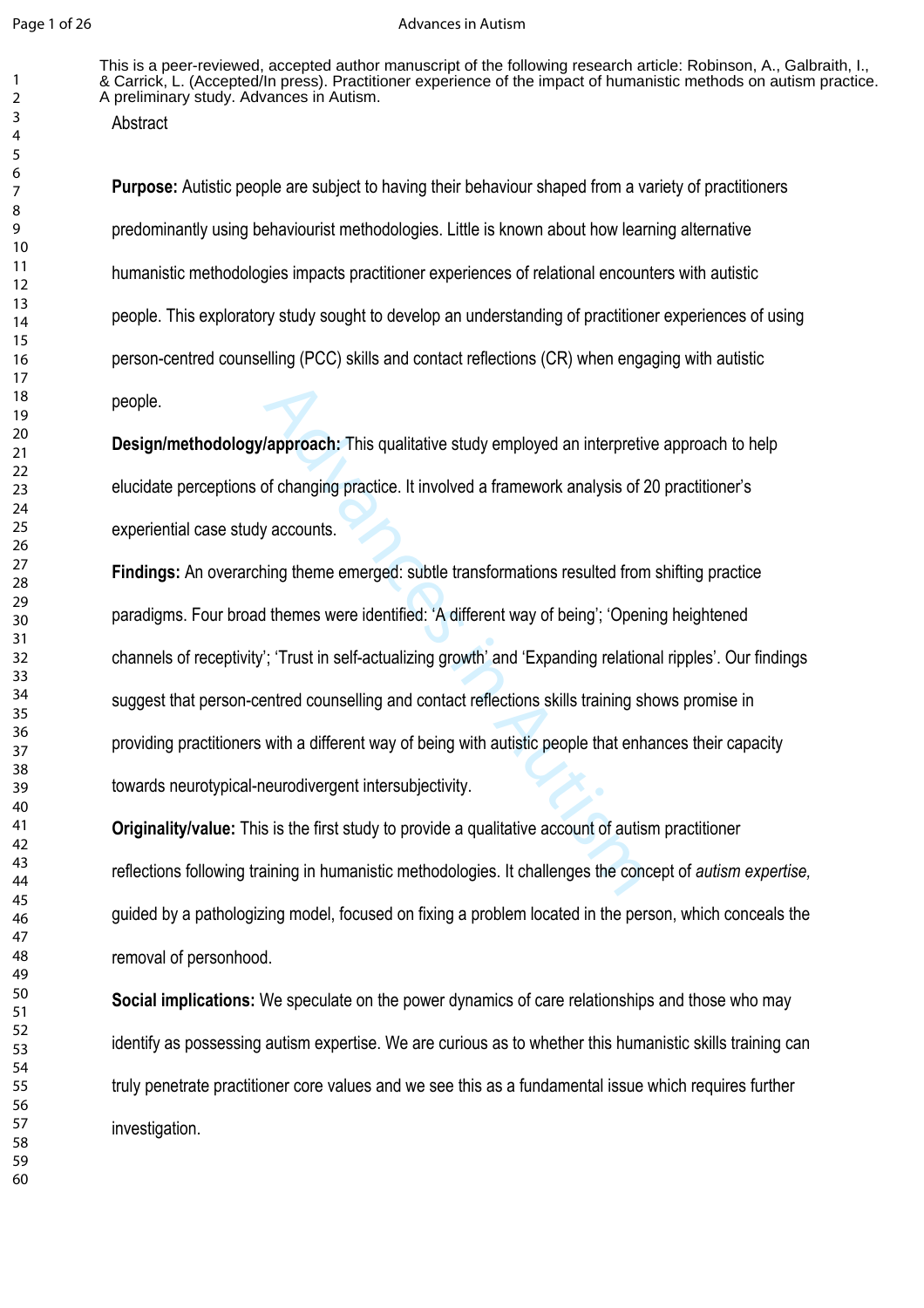### Introduction

Within the medical model of disability, Autism Spectrum Disorder (ASD) is defined as a pervasive lifelong neurodevelopmental condition characterised by persistent qualitative impairments in social interactions, verbal and non-verbal communications, as well as restricted and repetitive thinking and behaviours (American Psychiatric Association, 2013). Autistic people may experience difficulty adapting to what are considered 'social norms' and as such many have experienced isolation and mental health issues, leading to poorer quality of life outcomes (Heijst & Geurts, 2015). Empathy has been considered a core mechanism to explain these difficulties and cognitive empathy has been found to be impaired in autistic people (Mazza et al. 2014; Rueda et al. 2015).

eading to poorer quality of life outcomes (Heijst & Geurts,<br>e mechanism to explain these difficulties and cognitive er<br>tic people (Mazza et al. 2014; Rueda et al. 2015).<br>Ins are challenging this narrative through positioni Autistic scholars are challenging this narrative through positioning alternative explanations, such as the double empathy problem (Milton, 2012) which recognises that autistic people have difficulty connecting with others; but instead of explaining this as a problem residing in the person, it locates the problem more at the level of society. It supposes that in a similar way to autistic people having difficulty understanding neurotypical people, neurotypical people have difficulty understanding autistic people, as a consequence of different perceptions and experiences. Milton (2012) proposes that locating problems of intersubjective engagement within the autistic person has led to unhelpful claims that autistic people are socially unmotivated and they may not crave social connections. In contrast, research indicates that autistic people do experience feelings of loneliness (Hedley et al., 2018), and an important aspect of personal wellbeing is a sense of belonging through meaningful relational connections (Milton & Sims, 2016). Further, Milton (2014) proposes that being autistic is a necessary condition in understanding autistic bodily states and experiences, and as such postulates that interpersonal engagement between autistic and non-autistic people will always be constrained.

Treatment methodologies for autistic people tend to use behaviourist formulations, such as Applied Behaviour Analysis (ABA) for early interventions with young children and cognitive-behavioural therapy (CBT) for older youth and adults (see Appendix 1 for Table of abbreviated terms). Currently,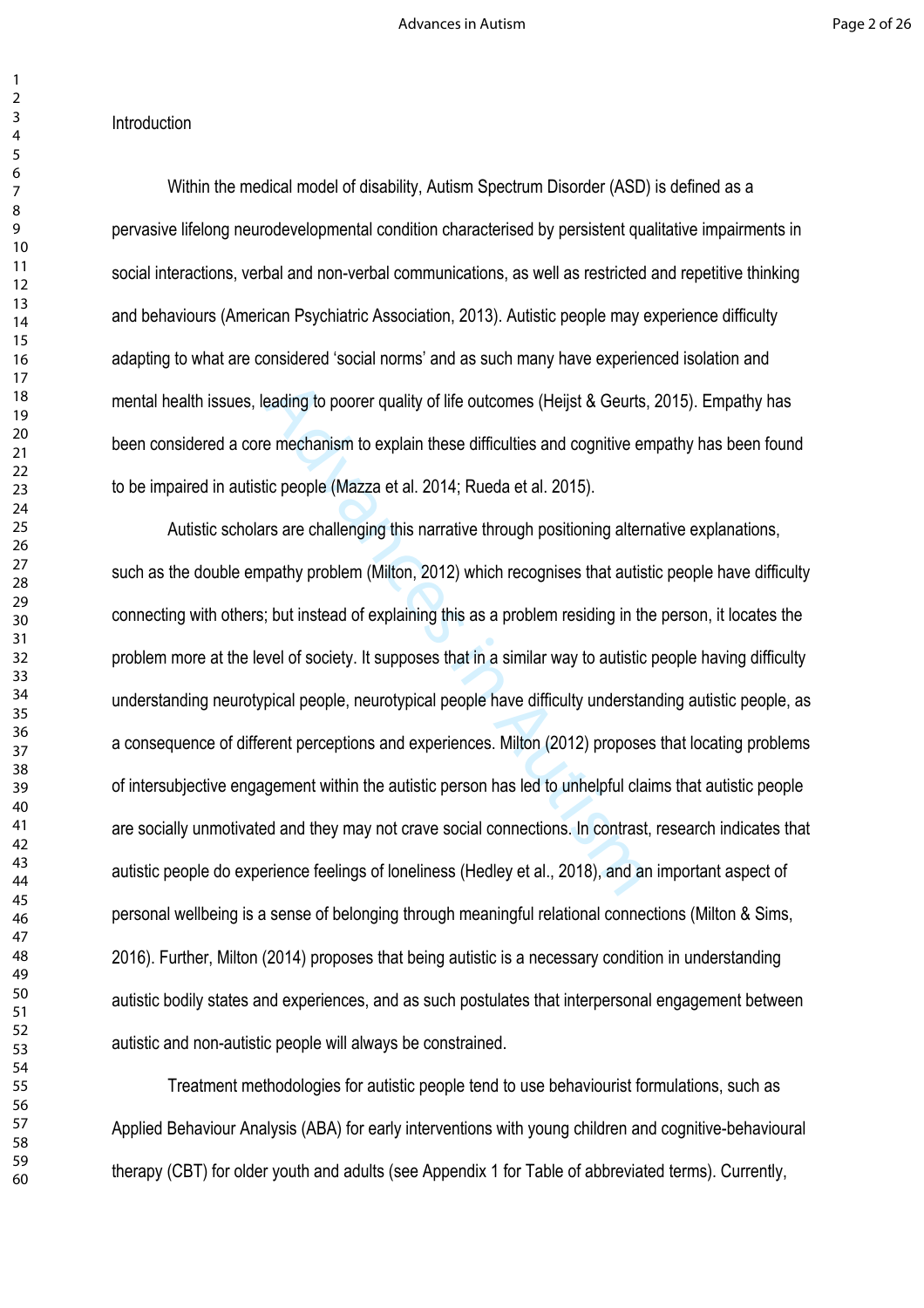#### Page 3 of 26 Advances in Autism

s, which enhances vulnerability. Controversy surrounds the<br>mam, 2017) with calls for a focus on other less intrusive tr<br>nsive Interaction (II) (Nind & Hewitt, 1994) developed to to<br>to those who experienced severe difficult ABA approaches have the largest evidence base, but critics have argued that the intense nature of these types of interventions can be psychologically damaging, through the erosion of ones sense of self (Sandoval-Norton & Shkedy, 2019). Furthermore, these interventions dismiss certain behaviours as they are viewed through a lens of 'challenging behaviour' and as a consequence silence and or remove voice (Bascom, 2012). Others view the same behaviours as self-stimulatory, providing a calming effect (Kirkham, 2017) and this non-acceptance of differing forms of communication exposes autistic people to harmful experiences, which enhances vulnerability. Controversy surrounds the use of ABA in the treatment of ASD (Kirkham, 2017) with calls for a focus on other less intrusive treatment methods. One such approach, is Intensive Interaction (II) (Nind & Hewitt, 1994) developed to teach communication and social interaction to those who experienced severe difficulties in learning and in relating to others (Nind, 1996). Based upon pre-expressive communication principles, it adopts a paradigm of Infant-Mother interaction, in which the infant initiates a sound or movement or rhythm and the mother responds in an imitative way (Caldwell, 2008). For decades, studies of Intensive Interaction with autistic people report positive results in enhancing communication and social interaction (Nind, 1996; Zeedyk, Caldwell, & Davies, 2009; Argyropoulou & Papoudi, 2012). However, a recent systematic review found limitations of methodology and study design, along with the small numbers of participants, prevent any conclusions being made regarding its efficacy with autistic people (Hutchinson & Bodicoat, 2014).

The use of Cognitive Behaviour Therapy (CBT) as a treatment for autistic individuals has been explored, offering positive outcomes (Spain et al., 2017). A recent randomised controlled trial compared the use of CBT against person-centered counselling (PCC) for anxiety in 36 young autistic people and findings suggested that CBT is superior to no treatment or treatment as usual, but neither therapy was superior to the other to a significant degree (Murphy et al., 2017). Person-Centered Therapy (PCT) takes a non-pathologizing approach that moves away from a focus on diagnosis and emphasises that clients themselves (through self-actualising) have, in this process, the ability to reflect, assess, and ultimately determine any changes needed to better their own lives (Cooper, 2013). In PCT the first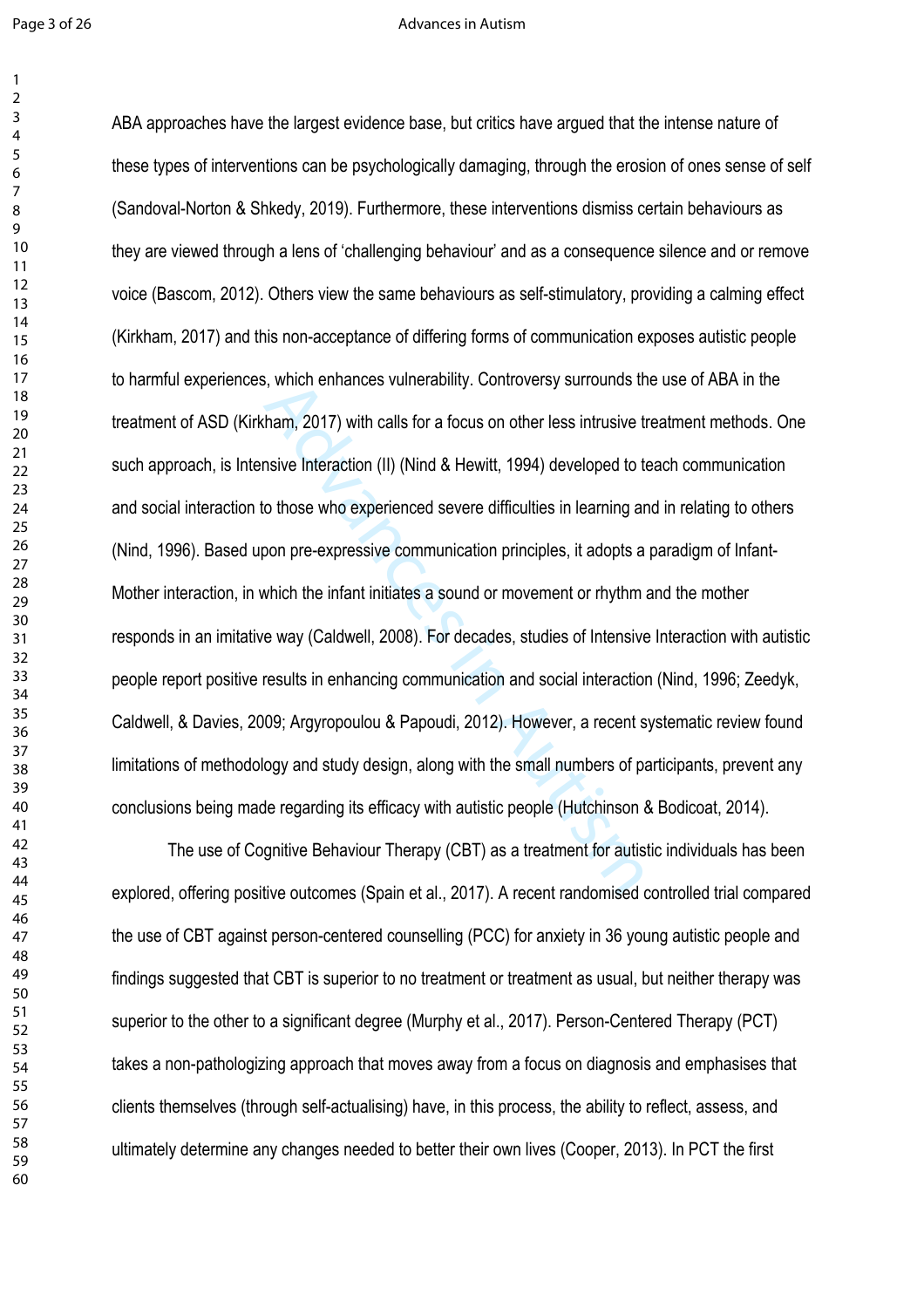condition of therapeutic change is that two persons are in psychological contact with each other (Rogers, 1957). It is the counsellor's role to nurture psychological contact (Joseph, 2004). For those autistic people who do not have a co-occurring intellectual disability, they have agency in making choices in their psychological treatment and PCT accepts the person and trusts the choices they make for their own lives. However, if neurotypical people have difficulty understanding autistic people this may present a challenge to offering empathy as a core condition in PCT.

set or autistic people who do nave an additional intellecture<br>on needs may be seen as persons who are deemed 'cont<br>2). Previously in PCT, these individuals, as well as those value<br>able or 'not capable of contact' (Portner, Further, a subset of autistic people who do have an additional intellectual disability with complex communication needs may be seen as persons who are deemed 'contact impaired' (Prouty, Werde & Pörtner, 2002). Previously in PCT, these individuals, as well as those with psychosis were deemed to be unreachable or 'not capable of contact' (Portner, 2000). People who move back and forth, in and out of, contact was first described by Van Werde (2005) as 'grey zone' clients. Similarly to Intensive Interaction, pre-therapy is designed to enable contact with people who appear profoundly isolated and withdrawn from others (Prouty, Werde & Pörtner, 2002). The degree of contact an individual has will vary and pre-therapy has been seen as an effective method which seeks to include those often described as 'grey zone' clients (Meaden and Fox, 2015).

Prouty's principles of pre-therapy take the form of 'contact work' through contact reflections for gaining psychological contact with those moving between expressive and pre-expressive states (Prouty, 1976). The ability to teach non-counselling specialists working within the field of autism to use aspects of the person-centered approach has been reported (Carrick & McKenzie, 2011). The authors reported two case study vignettes of the process and impact of learning PCT and pre-therapy skills. To date, there has been no qualitative enquiry into worker characteristics of practitioners' (who are noncounselling specialists) reflective experiences of their practice pre-post Person-Centered Therapy and pre-therapy skills training on their practice. The present qualitative investigation set out to fill this gap. We conducted a small scale exploratory study that sought to develop an understanding of practitioners' characteristics and reflective experiences of using person-centered counselling skills and contact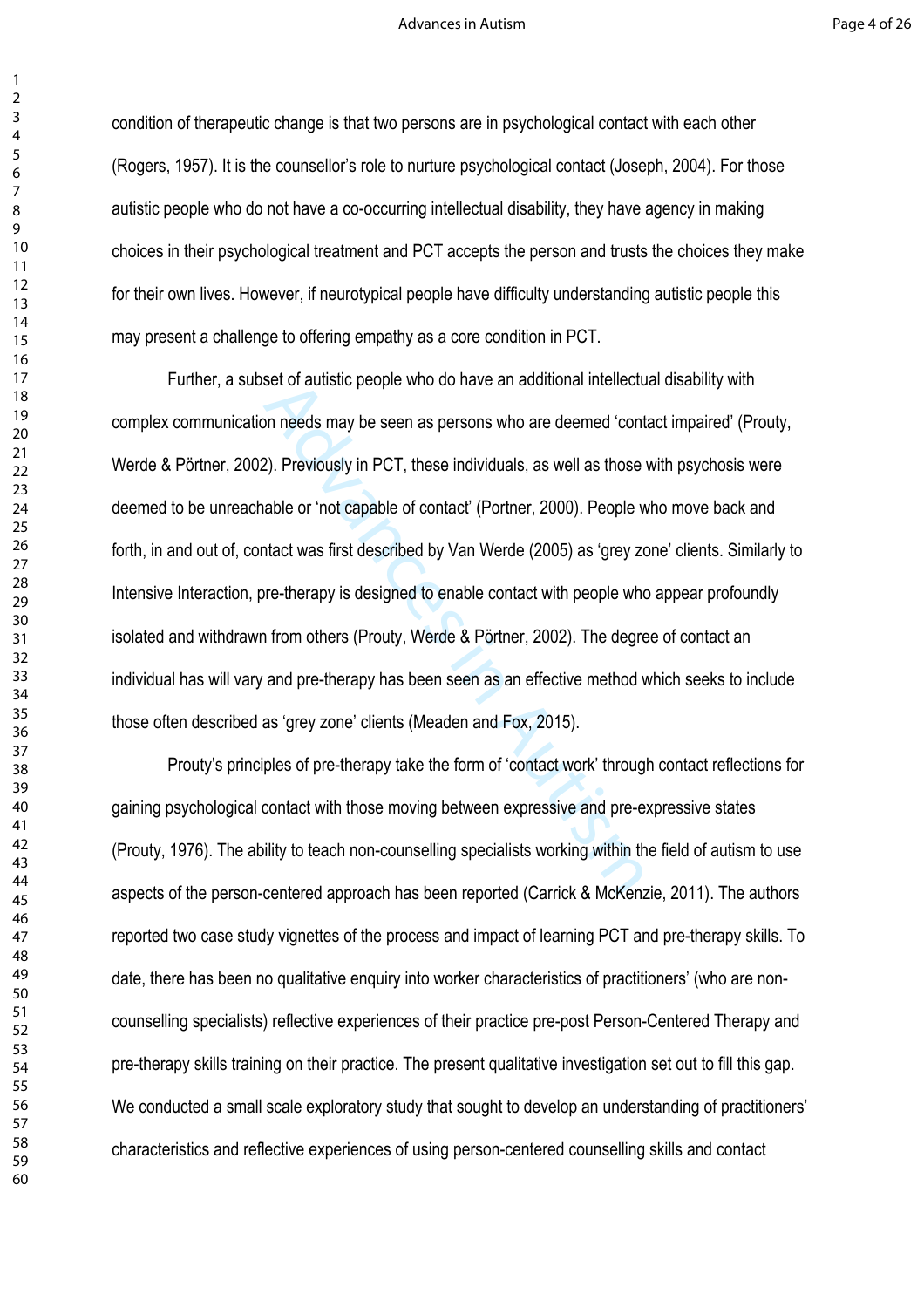#### Page 5 of 26 Advances in Autism

reflections (contact work) when relating to autistic individuals who are described as being without or with an intellectual disability and with complex communication needs. Our hypothesis was two-fold: we hypothesised first that practitioners would lack awareness of using a pathologizing lens in their practice as their dominant relational style with autistic people, and second that our Person-Centered Therapy/Pre-Therapy training would challenge this, resulting in transformative changes to practice.

## **Methods**

### **Participants**

Parameter information) were 20 practitioners from<br>of using person-centered counselling/Pre-Therapy skills v<br>asion criteria were: 1) practitioners who had completed the<br>had engaged with an autistic person using person-cente Participants (see Table 1 for participant information) were 20 practitioners from a range of disciplines reporting experiences of using person-centered counselling/Pre-Therapy skills with a person on the autistic spectrum. Inclusion criteria were: 1) practitioners who had completed the Counselling Skills in Autism module; and 2) had engaged with an autistic person using person-centered counselling (PCC) skills or contact reflections (CR) for a minimum of 9 sessions; 3) additionally, they had engaged with a person who had a diagnosis of autism described as with or without an additional learning disability.

TABLE 1 Characteristics of Practitioners, Clients and Therapeutic Skills Applied in Practice

## **Procedure**

Practitioners working in education, health, social care sector were recruited after completion of a 20 credit Masters module in Counselling Skills in Autism (for information see https://www.strath.ac.uk/courses/postgraduatetaught/autismmsc/#coursecontent) which included person-centered (Rogerian) and Pre-therapy (Prouty) theory and experiential skills practice during the training (see Table 2 for contact reflections with example). Following a marking process, we made an open request to all students who had completed the module, seeking consent to use anonymous experiential case study accounts for analysis in a research study on exploring practitioners experiences of applying person-centered and pre-therapy counselling skills. Participants were invited to submit a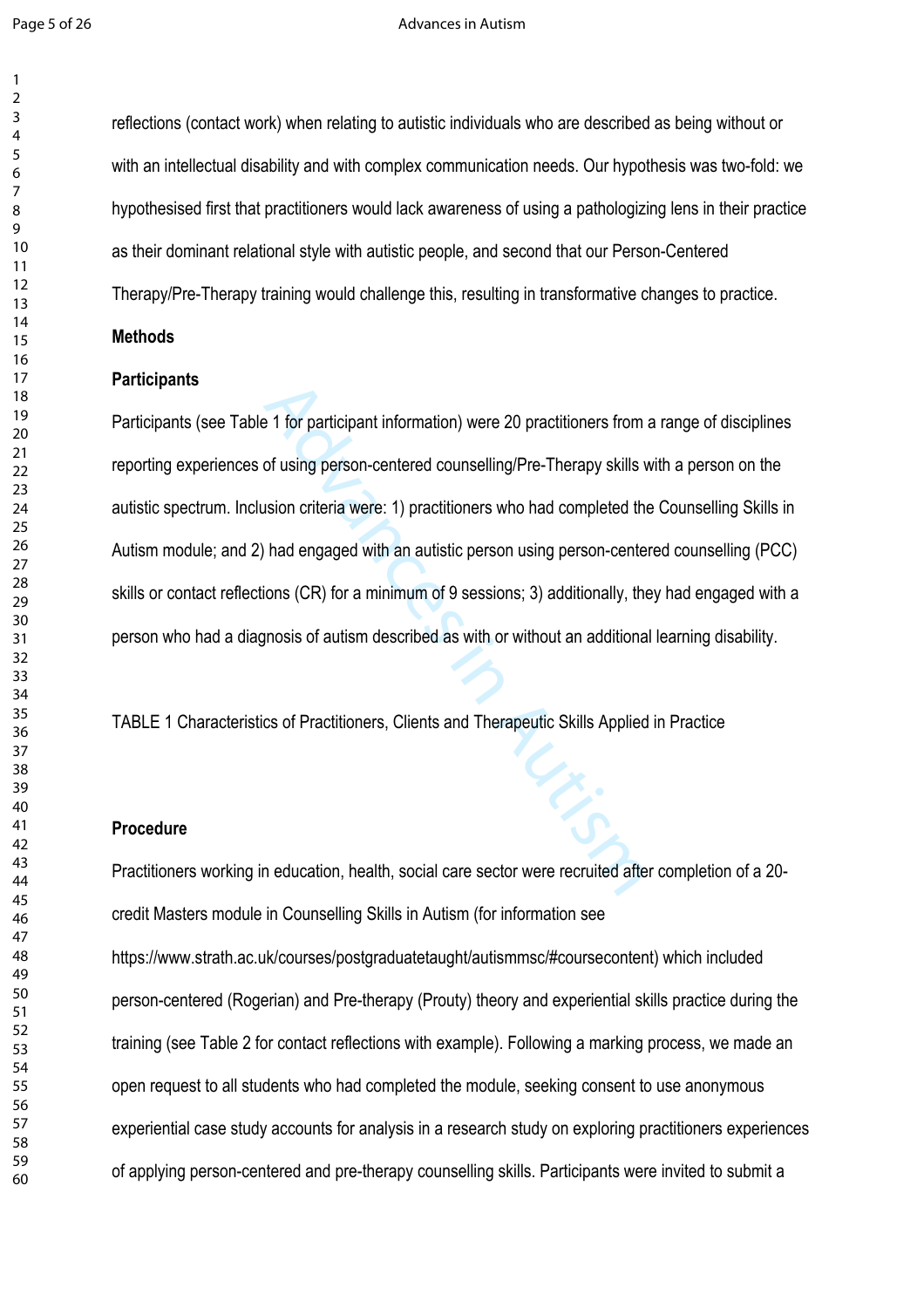blind experiential case study for analysis in our research study. Twenty participants gave informed consent to use their anonymous experiential case study account.

Table 2 Prouty's Five Contact Reflections with Explanation and Illustration

## **Analysis**

udies were initially reviewed to extract theory-only conternational verbation interactions and practitioner reflections on PCC) and contact work (CW) skills. A Framework Analysi 3). This method involves following a structu All experiential case studies were initially reviewed to extract theory-only content. All remaining text contained 'therapist' 'client' verbatim interactions and practitioner reflections on applying personcentered counselling (PCC) and contact work (CW) skills. A Framework Analysis was applied to the data (Ritchie et al. 2003). This method involves following a structured sequence of steps in order to systematically identify themes within qualitative data. Framework Analysis was chosen as it is widely used as a transparent method of qualitative analysis that allows researchers to generate new theory from data whilst focusing their inquiries on pre-determined research objectives. We adhered to guidelines for good practice in qualitative research (Mays and Pope, 2000) by conducting the following credibility checks, to ensure that interpretations of the data were sound. First, to avoid relying upon a single researcher's perspective, a consensus approach (Barker and Pistrang, 2015) was employed with two of the authors: IG took the lead in analysis but regularly discussed themes with AR until, eventually, they derived a final set of themes and subthemes. Second, during this process, AR audited the framework against transcript data (Elliott et al., 1999). Finally, respondent credibility checks were conducted to promote testimonial validity (Barker and Pistrang, 2015), whereby the framework was sent to participants who were willing to provide their feedback, to ensure it reflected their experiences.

# **Results**

Relevant data in the case studies were organised into themes and subthemes, with the final thematic analysis presented in Table 3. An overarching theme emerged: subtle transformations resulted from shifting practice paradigms. Four themes, comprising eleven subthemes, were identified.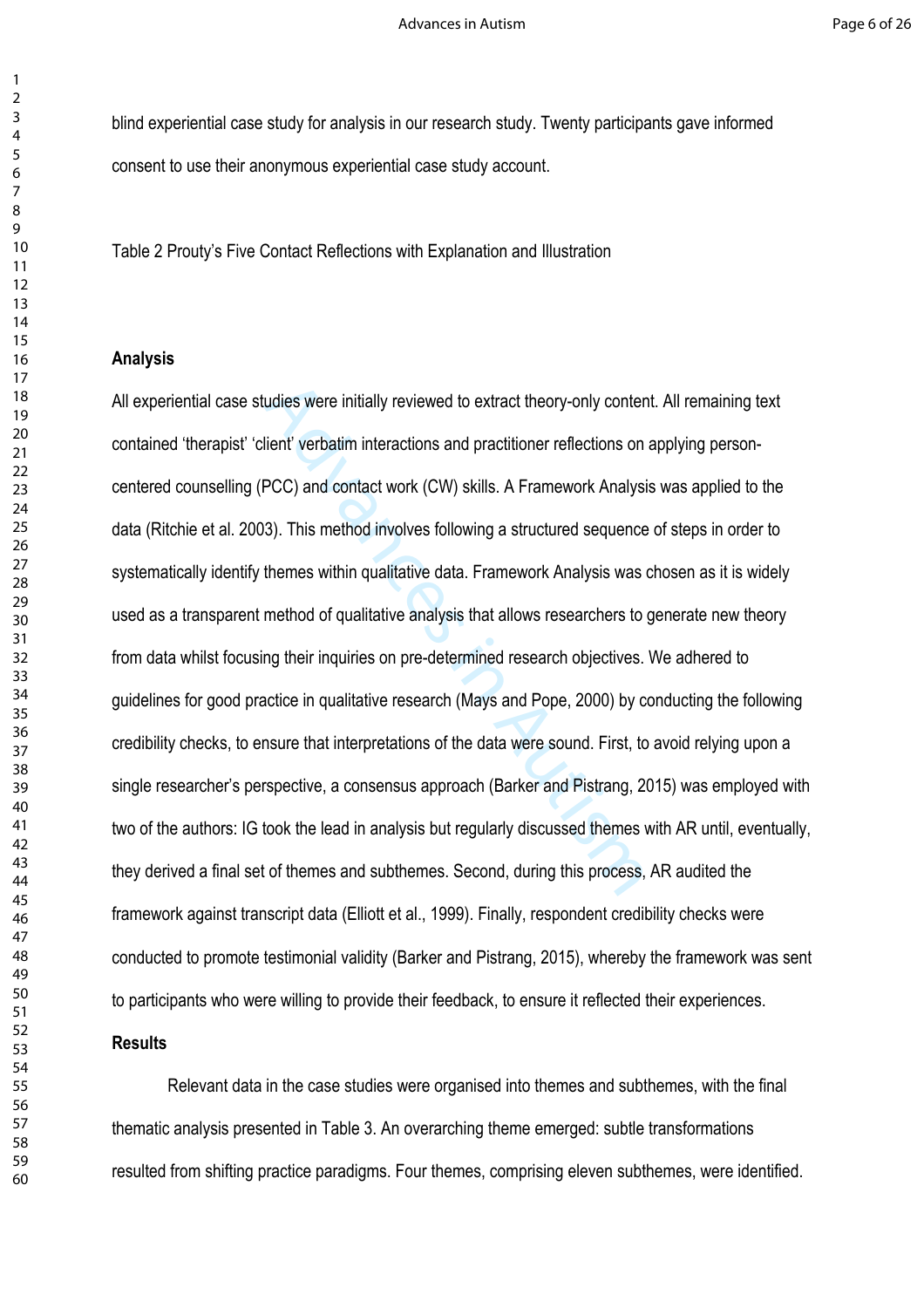#### Page 7 of 26 Advances in Autism

The four major identified themes are as follows: (1) 'A different way of being', which recognises tensions experienced when implementing PCT/CR skills; (2) 'Opening heightened channels of receptivity' which explores the impact of non-counselling practitioners using all of their senses within relational encounters; (3) 'Trust in self-actualising growth' which recognises the emergence of selfagency when you are present and alongside; and (4) 'Expanding relational ripples' which recognises observations that are beyond the dyadic relationship. The themes and subthemes are expanded with participant illustrations.

Advis Table 3 Thematic Analysis of Practitioners Experiences of Using Person-centered Counselling Skills and Contact Reflections

## **Theme 1: A Different way of Being**

This theme encapsulates how practitioners responded to a new way of making relational contact with autistic people, and it contained three subthemes. The majority spoke of these new skills confronting their cherished beliefs which were grounded in autism theory and resulted in a sense of feeling deskilled. This led to a period of testing out their competency, with a further realisation that they needed to create new opportunities to allow this new approach to occur.

**Subtheme 1.1: Challenge to my role as fixer** 

The majority expressed facing challenges to their cherished belief that their role was to problem-solve and find solutions to fix numerous problems. Most expressed role conflicts when implementing counselling skills emerging from both personal as well as professional standpoints. Parents expressed how they felt conflicted in their role of *parent as repairer*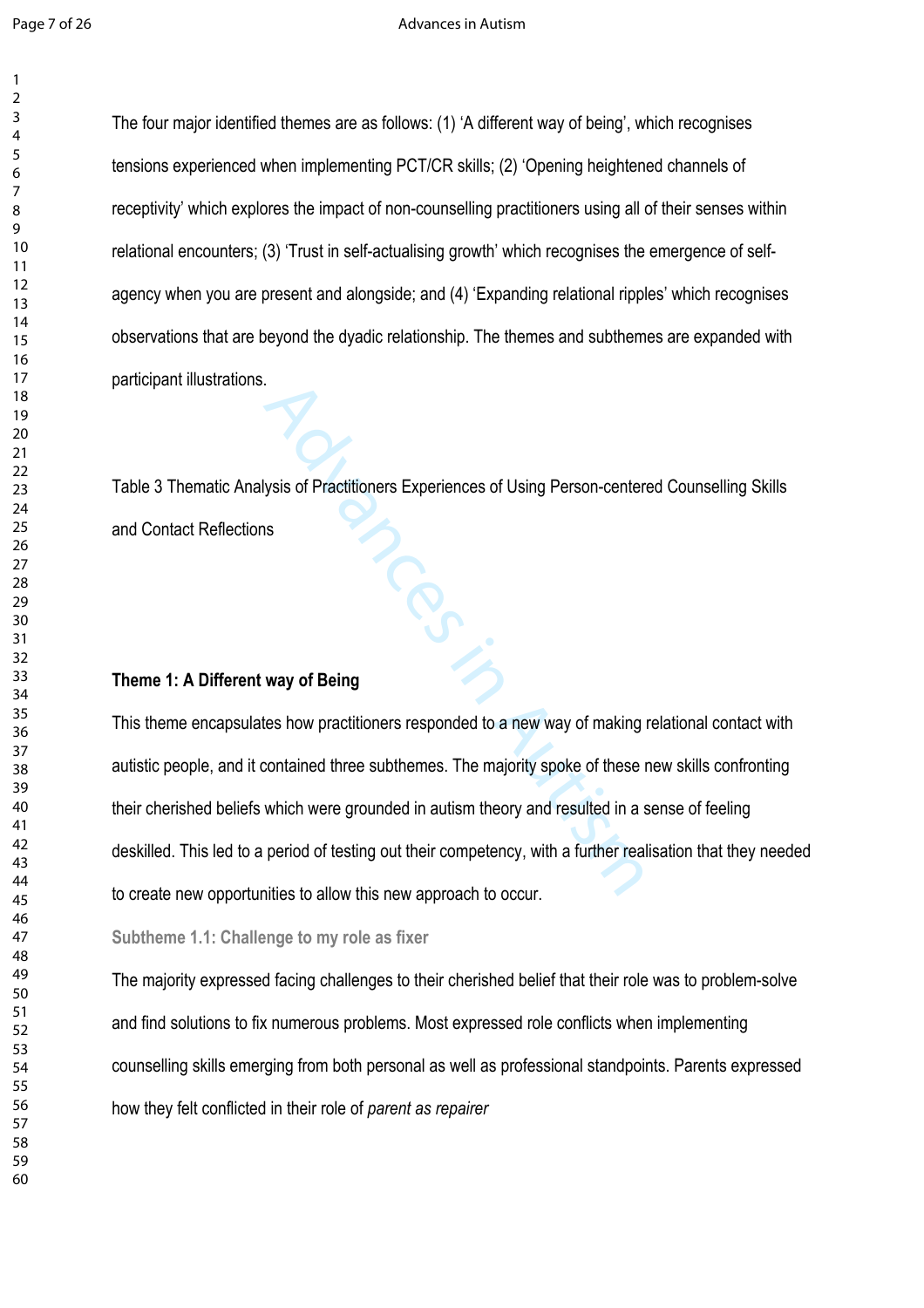*"I am aware that our relationship needs to develop and include more empathic listening to reflect my belief that my child has the ability to 'self-actualise' and 'self-heal'"*

This conflict to role was also expressed by *teacher as director*

*"trying to understand and control behaviours was a fundamental mistake. Allowing him [the client] to express and sharing with him, accepting rather than correcting him, led to a viable change in his body language"*

oners within the care sector when implementing counselli<br>Support workers and practitioners working in the care se<br>field agree that they believe they are there to offer various<br>sed that this new approach posed a conflict to The majority of practitioners within the care sector when implementing counselling skills (n =8) faced a challenge to their role. Support workers and practitioners working in the care setting expressed how most who work in this field agree that they believe they are there to offer various solutions. Participants in a caring role expressed that this new approach posed a conflict to their view of *carer as fixer* and shifting from offering direct solutions

*"Do you think you'd be happier at a different college?"*

Moving towards a realisation that they needed to question their approach

*"when he expressed his emotions I responded with a clarifying question. It would have been more effective to acknowledge this specific feeling and ask a bit more about his experience of this"*

**Subtheme 1.2: Practising with tentative steps** 

This theme encapsulates how practitioners experienced a loss of skills when beginning their practice in this new way. The majority of participants (n= 15) expressed that they faced feelings of being deskilled, with many lacking confidence at first

*"this is a completely new way of thinking and something which I am not used to. The process was extremely challenging to me"*

This lack of confidence resulted in some being reluctant to practise

*"I strongly believe that I need more practical opportunities in order to implement counselling skills effectively"*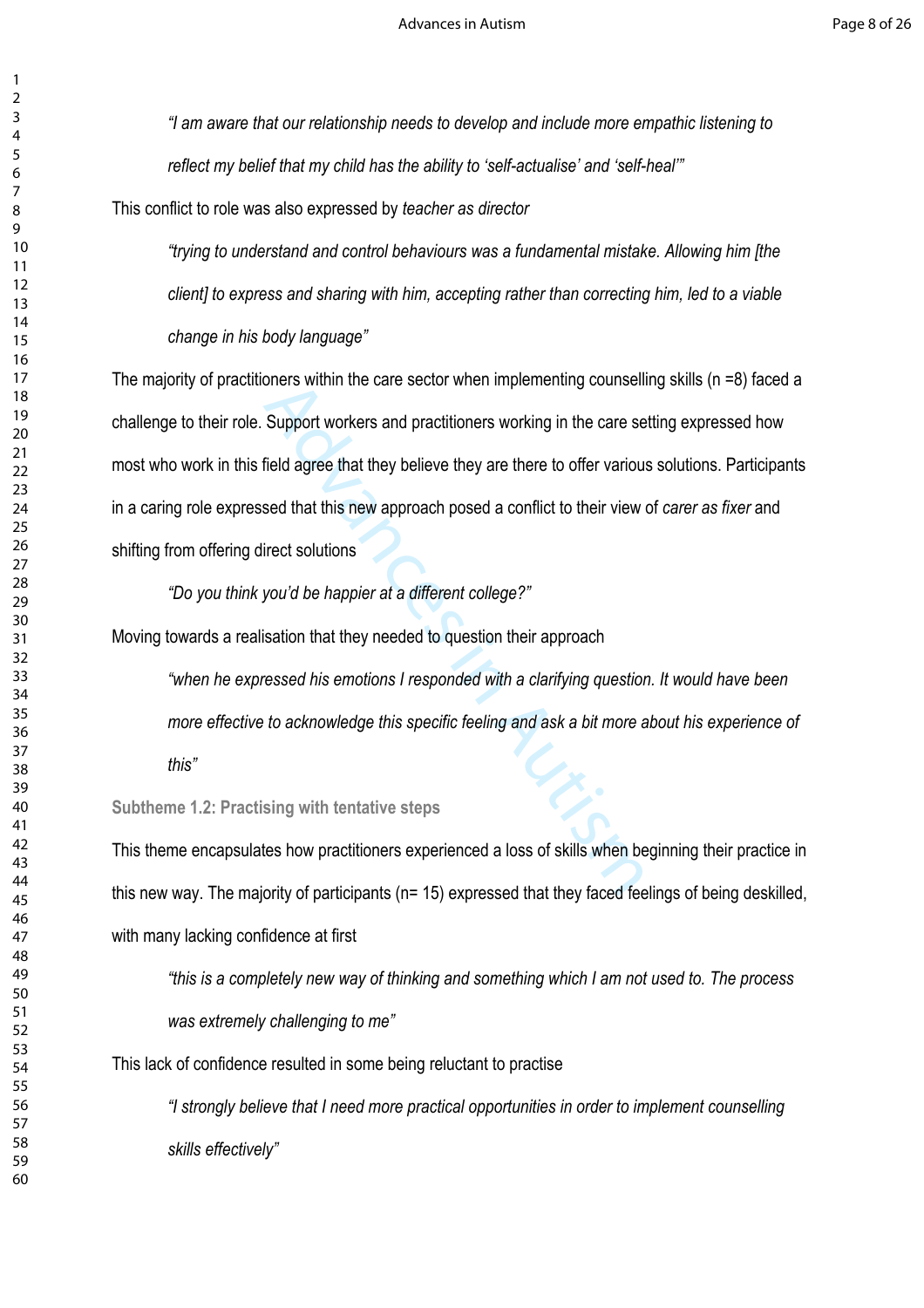$\mathbf{1}$  $\overline{2}$  $\overline{3}$  $\overline{\mathbf{4}}$  $\overline{6}$  $\overline{7}$  $\bf 8$  $\mathsf 9$ 

# Page 9 of 26 Advances in Autism

| Other participants reflected their initial reservations in implementing counselling skills and contact       |
|--------------------------------------------------------------------------------------------------------------|
| reflections as                                                                                               |
| "I felt that I wasn't 'qualified' to deliver such ways of relating"                                          |
| Others were sceptical as to how this approach could work                                                     |
| "initially I was sceptical as to how effective such an approach would be as I have had no                    |
| previous training"                                                                                           |
| Many reflected the importance of practical experiential learning, stating that it took time and a number     |
| of sessions before they were able to feel comfortable in their new role as therapist                         |
| "I had found taking on the role of the therapist difficult but over time I became more comfortable           |
| with this"                                                                                                   |
| Although many were initially reluctant to engage in this new way                                             |
| "I felt that I lacked the skills needed to carry out the session"                                            |
| participants expressed gaining confidence in their ability as they engaged in more sessions                  |
| "as I saw results emerge from the client I began to feel more comfortable in my ability to relate            |
| in this way"                                                                                                 |
| others reflected on the impact this new approach had for them, and ultimately for those who they             |
| engaged with                                                                                                 |
| "It was very intense and eye-opening. I was shocked at how different and powerful counselling                |
| skills are"                                                                                                  |
| Subtheme 1.3: Creating a new space                                                                           |
| This subtheme relates to the where and when highlighted by various participants ( $n=9$ ) and the difficulty |
| practitioners had in finding an appropriate space in which to implement counselling skills and contact       |
| reflections. This was a common finding across all fields. All teachers (n=6) reported issues with both       |
| finding the time and space to implement counselling skills into their teaching or non-contact schedules.     |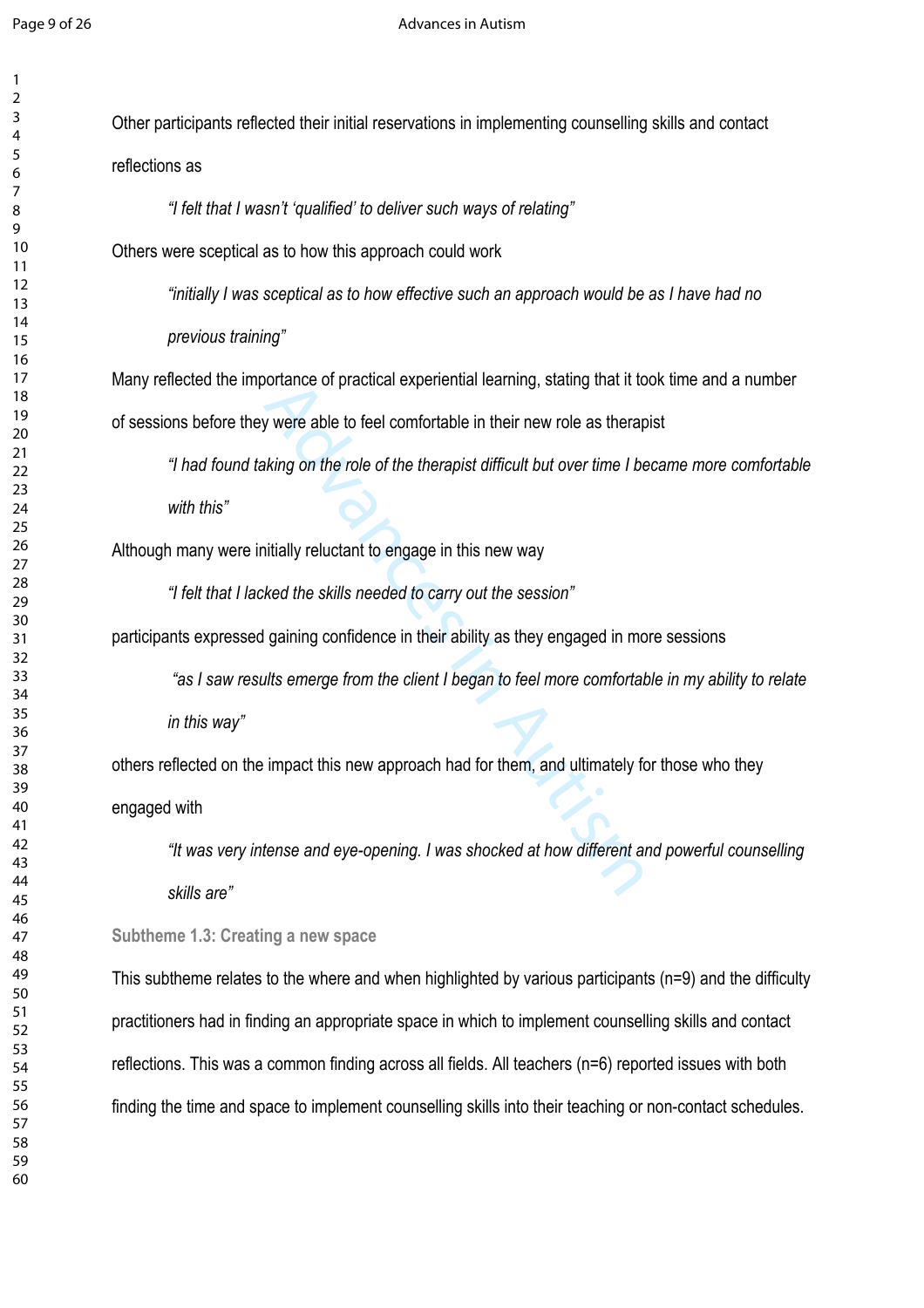*"The biggest challenge for me in my work environment is having the time to spend with someone one-on-one"* 

Similarly those in the care sector also noted this issue

*"My role often does not allow me to work with individuals one on one, therefore facilitating this would be the biggest challenge"*

# **Theme 2: Opening Heightened Channels of Receptivity**

res now practitioners viewed ennanced experiences as a<br>ting and contained three subthemes. These relational ch<br>p various modes of receiving the person so they could be<br>ons within this theme were based upon using counsellin This theme encapsulates how practitioners viewed enhanced experiences as a result of changes in their typical way of relating and contained three subthemes. These relational changes related to participants opening up various modes of receiving the person so they could be more receptive and less directive. Reflections within this theme were based upon using counselling and contact reflection skills to be present within the relationship, and meant changing practice as well as a move away from previous interventions and approaches which were less client driven.

**Subtheme 2.1: The transformative power of the unspoken** 

This subtheme referred to practitioners' shift in how they viewed silence within the relationship accompanied by a move towards creating space so they could be present. Some of the participants (n=6) reported that counselling skills and contact reflections allowed them to relate in a way that clients could find their voice, and as such they began to see behaviours as a means of communicating

 *"by just listening, it appeared that they responded and really opened up"* Others expressed that by simply allowing space to talk without interruption opened up more meaningful insights into their emotional state

*"by not interjecting this gave him the time needed to tell me more about his feelings and experiences"* 

Whilst when reflecting upon changing their approach, some participants expressed that they gained meaningful responses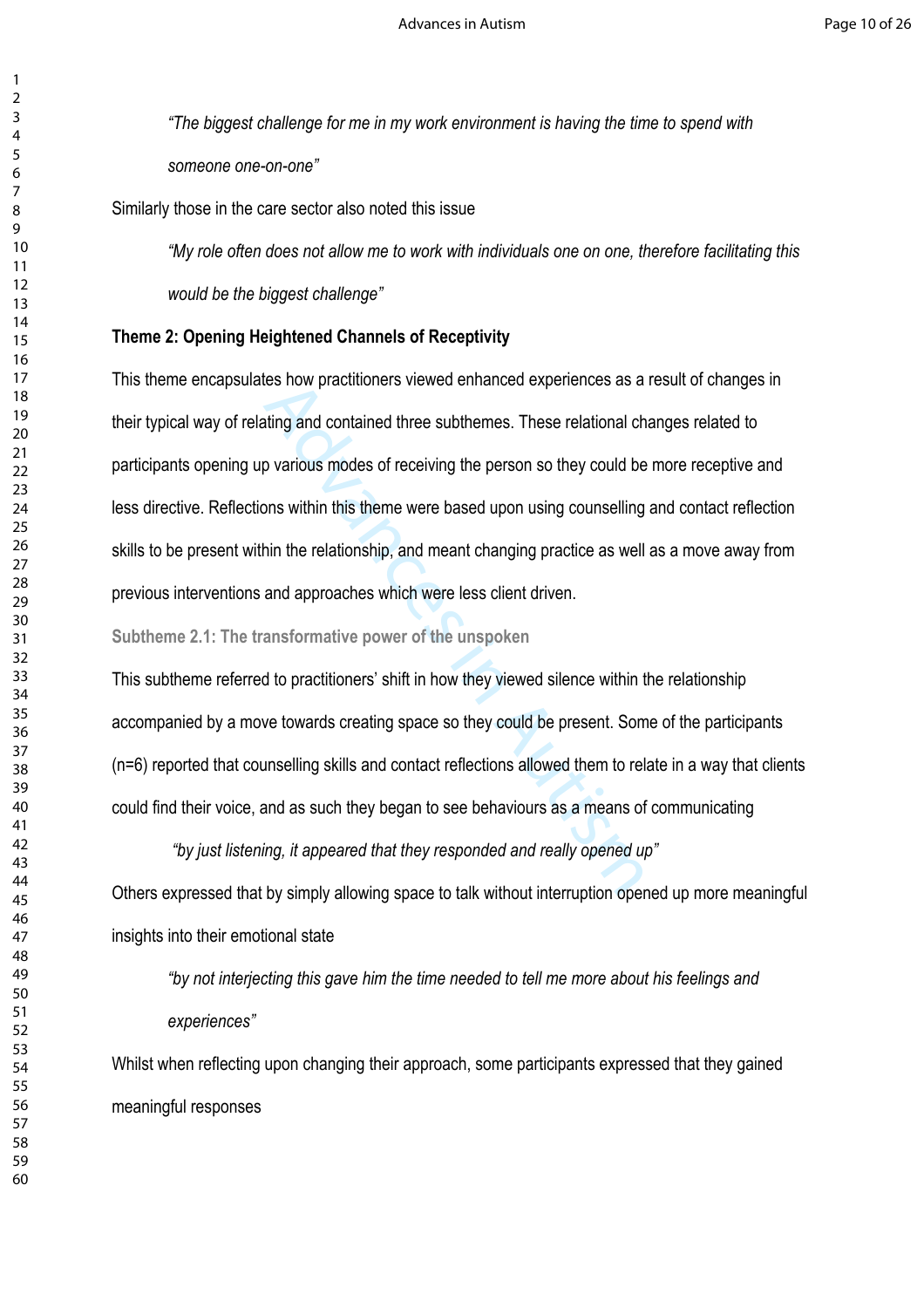$\mathbf{1}$  $\overline{2}$ 

*"adapting my approach and learning to truly empathise rather than sympathise or advise.* 

*Simply just listening, saw great responses"*

**Subtheme 2.2: Seeing for the first time** 

Some of the participants began to open all of their senses to what was happening in the sessions and began to see certain behaviours in a new way which were previously closed to them. This opening up allowed them to be more receptive and see things in new ways

*"Using body reflections quickly brought success in making contact with Jon (pseudonym). He seemed to be surprised that no one was dictating how he should behave and responded* 

*positively"*

Some participants acknowledged that using the contact reflections allowed them to be more accepting of behaviours they could see without interpretation or judgement

*"utilising body reflections meant I was able to feel greater empathy towards him without judging what they were doing"* 

Similarly, being present in the moment brought about changes

rections quickly prought success in making contact with<br>surprised that no one was dictating how he should behav<br>nowledged that using the contact reflections allowed then<br>ild see without interpretation or judgement<br>reflecti *"allowing myself to sit with her, without analysing, sharing in the moment saw dramatic results"* Whilst some reflected that using body reflections in pre-therapy skills helped them to make contact with the client

*"body reflections quickly brought success in making contact with him"*

**Subtheme 2.3: Putting judgements aside** 

Reflections from participants stressed the significance of listening without judgement or demonstrating

Unconditional Positive Regard (UPR) which could be difficult to achieve

*"the biggest challenge was getting outside my head, not judging"*

and for some posed a challenge

*"demonstrating UPR does not come naturally and needs to be practised over time"*

but was seen as bringing about change in the client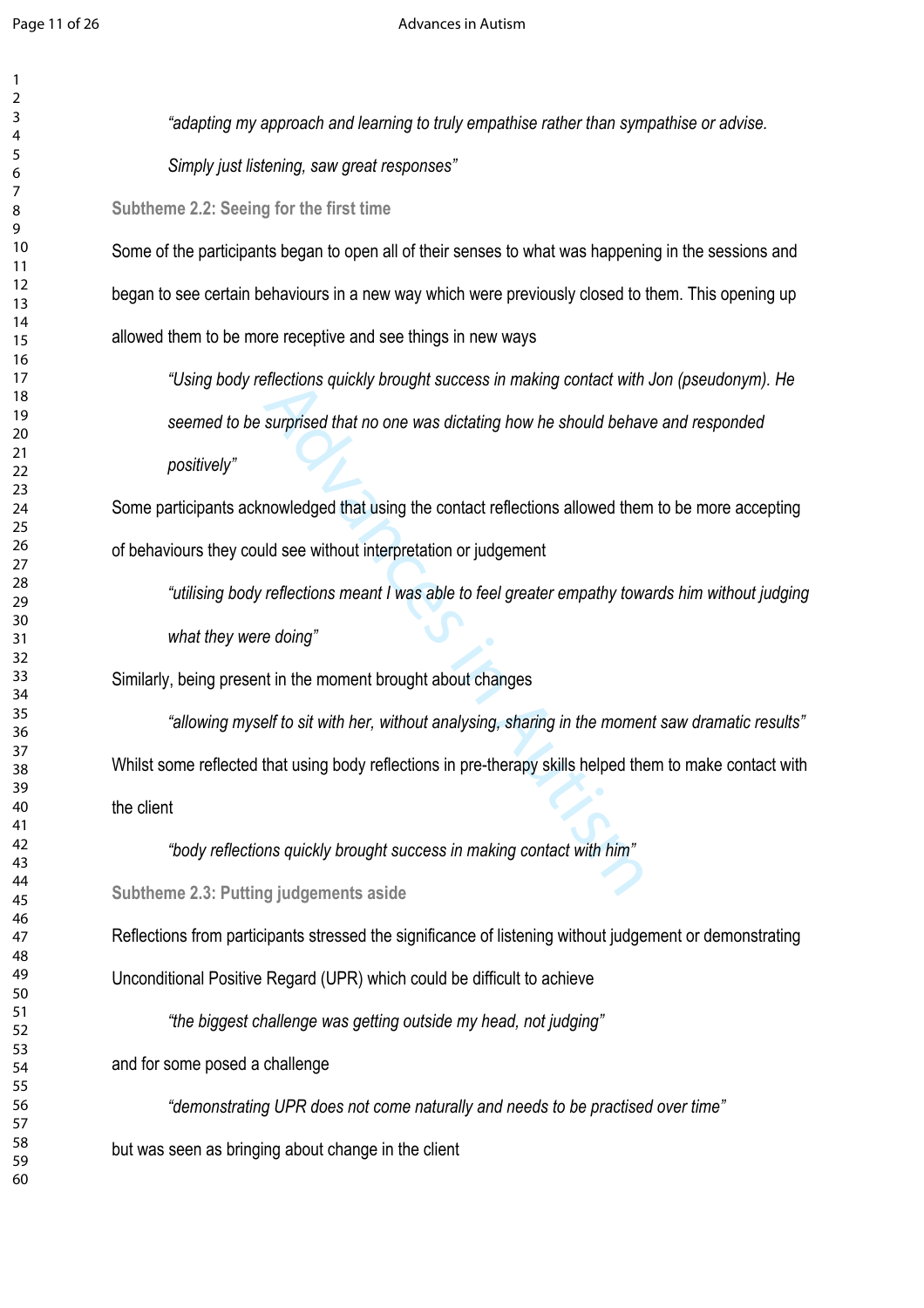*"He seemed to be surprised that no one was dictating how he should behave and responded positively"*

## **Theme 3: Self-Actualising Growth Tendency**

This theme encapsulates how practitioners came to realise that each person had an internal drive that propelled them forward in a positive direction, and this contained three subthemes. The subthemes refer to how practitioners came to recognise that the changes they made in using person-centered counselling skills and contact reflections helped them to trust the person's capacity, which in turn unlocked the power within the person, resulting in positive growth.

**Subtheme 3.1: Freedom to just be** 

Some reflections from practitioners demonstrated the insight that changing their behaviour to a more accepting stance appeared to have a positive affirming effect, bringing closer relational connections

contact renections neiped them to trust the person's capa-<br>thin the person, resulting in positive growth.<br>
om to just be<br>
practitioners demonstrated the insight that changing their<br>
ared to have a positive affirming effect *"just allowing him to be himself with people, actually listening and accepting him, seemed to make him feel less on the 'outside'"*

when practitioners changed their practice to a more person-centered stance they could also see the powerful impact on the person feeling accepted and valued

*"it seemed to me that relating in a person-centered way meant he felt accepted and not judged for his actions"*

**Subtheme 3.2: Openness to own misinterpretations**

Some reflections from practitioners demonstrated a growing realisation that their own relational practice was dominated by an interpretive lens

*"I was unsure of the correct response or reflection in this instance"*  later reflecting on how this relational style resulted in them misinterpreting exchanges, which was particularly apparent when relating with those who have complex communication needs, which led practitioners to realise that this may not be the best or only way to relate

*" I may have been overanalysing behaviours rather than just being with or responding"*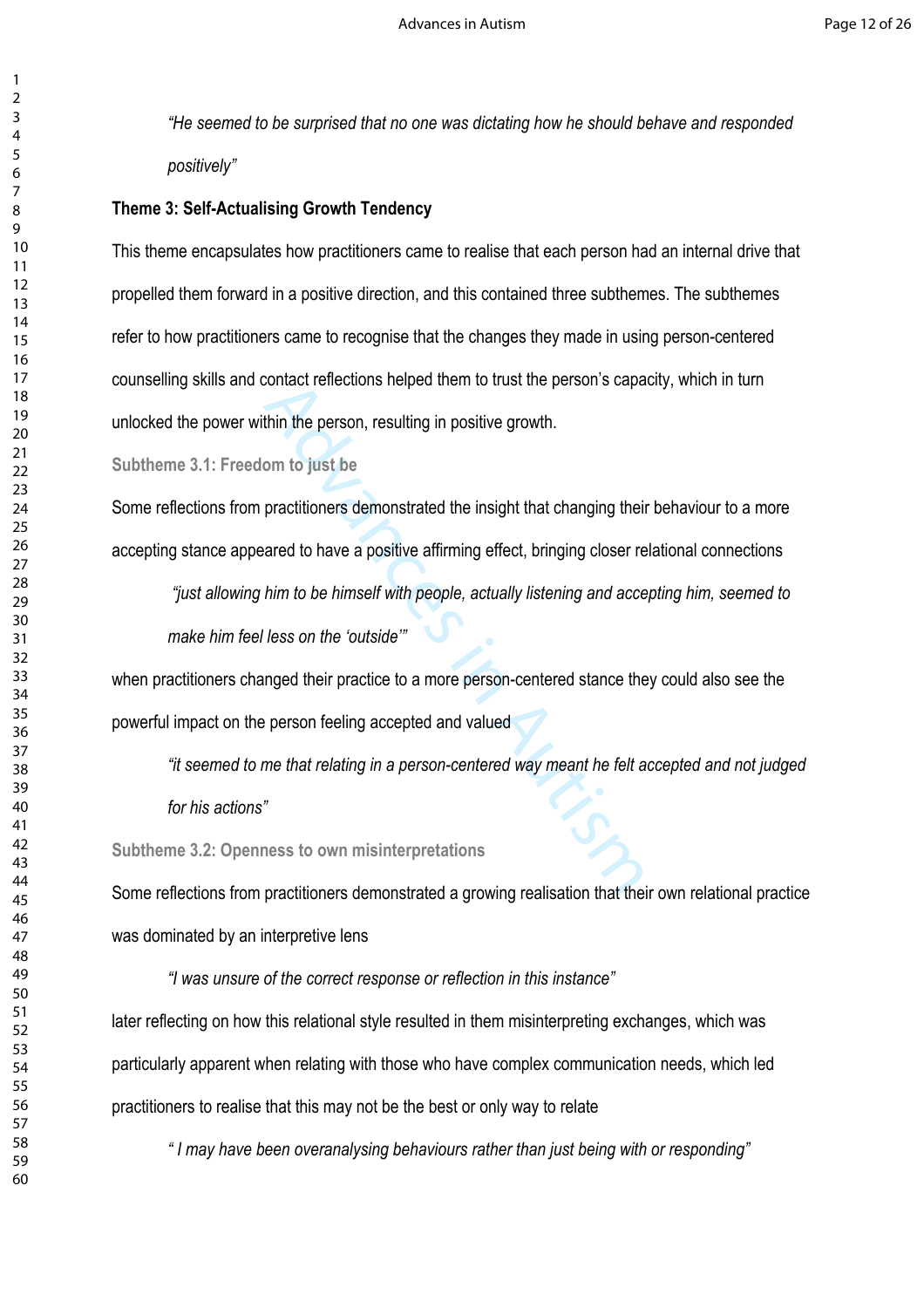#### Page 13 of 26 Advances in Autism

| 1                                |
|----------------------------------|
| ,                                |
| 3                                |
| 4                                |
| 5                                |
| 6                                |
|                                  |
| 8                                |
| )<br>d                           |
|                                  |
| 10                               |
| 1<br>1                           |
| 1.<br>フ                          |
| $\overline{1}$<br>3              |
| $\overline{14}$                  |
| 15                               |
| 16                               |
| 1                                |
| 18                               |
| 19                               |
| 20                               |
| $\overline{21}$                  |
| $\overline{2}$<br>2              |
| $\overline{2}$<br>ξ              |
| $\frac{24}{3}$                   |
|                                  |
| 25                               |
| $\frac{26}{5}$                   |
| $\frac{27}{2}$                   |
| $\overline{28}$                  |
| 29                               |
| 30                               |
| $\overline{\textbf{3}}$          |
| ś<br>2                           |
| Ŝ.<br>ξ                          |
| ş.<br>4                          |
| 35                               |
|                                  |
| 36                               |
| 37                               |
| 88                               |
| 39                               |
| 40                               |
| 41                               |
| $\overline{4}$<br>$\overline{c}$ |
| 43                               |
| 44                               |
| 45                               |
| 46                               |
| 47                               |
| 48                               |
|                                  |
| 49                               |
| 50                               |
| 51                               |
| 5.<br>$\overline{c}$             |
| 5.<br>ξ                          |
| 54                               |
| 55                               |
| 56                               |
| 57                               |
| 58                               |
| 59                               |
|                                  |

With an emerging openness in allowing the person to tell their own story

*"I initially found it difficult to understand Sam and what he was trying to communicate to me, but* 

*I just stayed with him as he continued to expressed himself"*

**Subtheme 3.3: Trusting acceptance triggers relational connections** 

Some practitioners expressed how they began to develop a trusting acceptance of the client, which in

turn triggered enhanced relational connections. First, practitioners spoke about

*"the biggest challenge was to gain her (the client's) trust"*

and how

*"building trust was key to him opening up to me"*

For some practitioners this developing trust in the person gave them an

*"…understanding that they themselves have the answers themselves….and this is powerful"*

and allowed them to discover more about the person which was previously unknown

*"the connections allowed us to discover that he could spell, knew his name, recognised many* 

*words and could ask for a hug"*

some practitioners came to the realisation that they need to maintain this level of trust

railenge was to gain ner (the client s) trust<br>was key to him opening up to me"<br>this developing trust in the person gave them an<br>ling that they themselves have the answers themselves...<br>iscover more about the person which w *"when I was able to remain consistent with my practice of PCT and pre-therapy skills I felt the responses were greater"*

## **Theme 4: Expanding Relational Ripples**

This theme encapsulates relational impacts beyond immediate practitioner and client relationships, which contained two subthemes. These subthemes referred to an increase in relational interactions reported by others and to the practitioners' desire to influence the practice of others stemming from their belief in the approach.

**Subtheme 4.1: Positive responses voiced by others**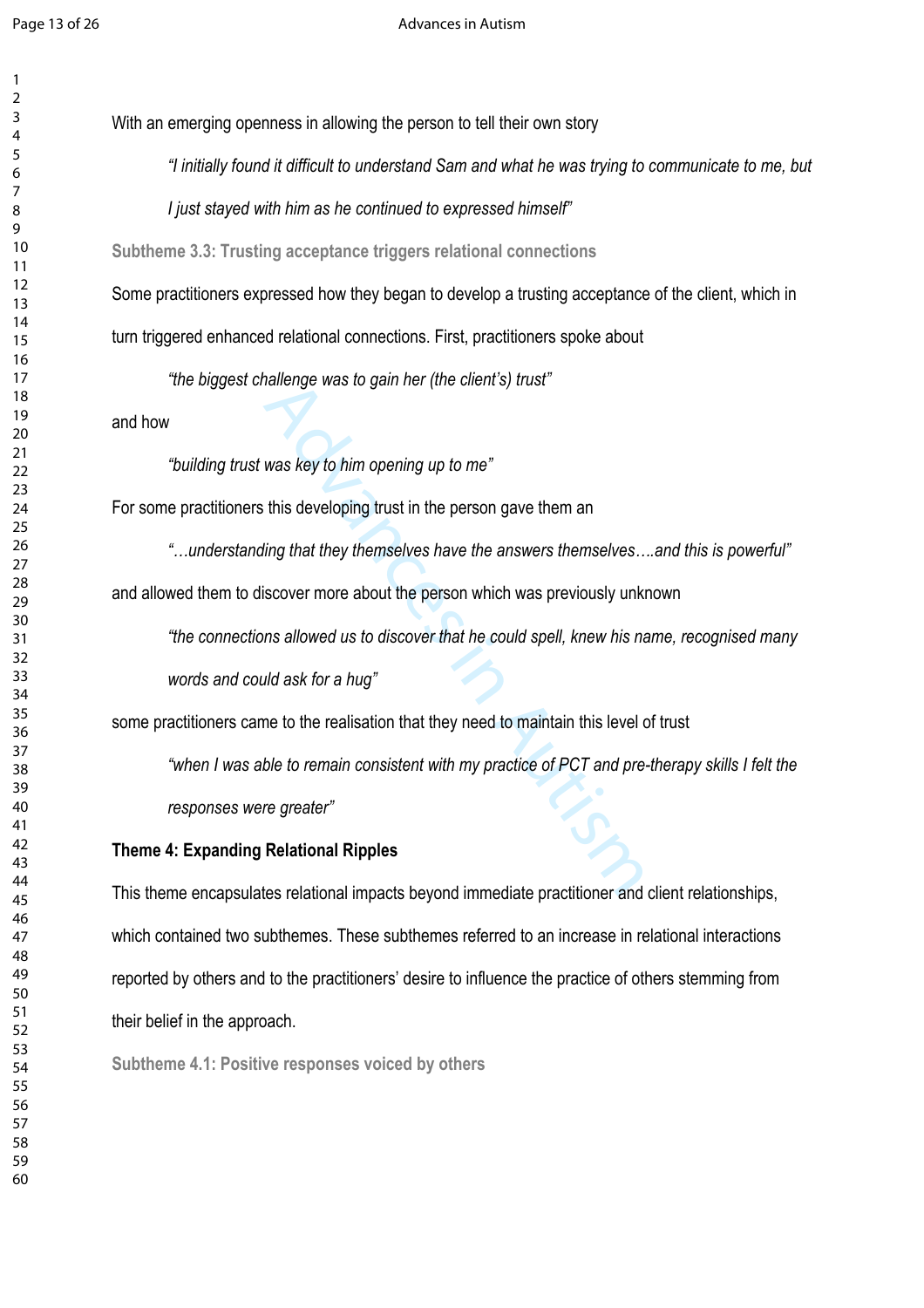Some practitioners reported that person-centered counselling skills and contact reflections enabled increased interactions to take place with clients (n=8) and this was evidenced by reports coming from other people, which they felt corroborated their own experience

*"staff have noticed an increase in contact and interactions with him since sessions using contact reflections began"*

These reports were not only made by staff, but also from significant people in his personal life, who reported changes in their emotional state as the sessions advanced

*"mum was impressed how she has become calmer, less distressed and more engaged with the progression of the sessions"*

Other practitioners reported positive feedback from parents who reflected upon what appeared like small but meaningful changes due to the sessions

*"the child's parent was amazed at his development, that her child had engaged in direct eye contact, and appeared to be interested in interacting"*

**Subtheme 4.2: Sharing experiences to influence others** 

eir emotional state as the sessions advanced<br>pressed how she has become calmer, less distressed and<br>f the sessions"<br>orted positive feedback from parents who reflected upon<br>hanges due to the sessions<br>rent was amazed at his As a result of experiencing such encouraging and positive findings, some participants sought to share their practice after completion of sessions (n=7). This sharing of practice took the form of explaining principles so others could replicate these

*"I have managed to explain the principles of what I was doing and how they [staff] could utilise some of the techniques"*

Similarly, other practitioners demonstrated contact reflections so staff teams could implement this in their practice, with strategic aims to train others within an organisation

*"the contact work has had a profound effect on the whole staff team working with child A and I am looking at offering training to other members of staff"*

## **Discussion**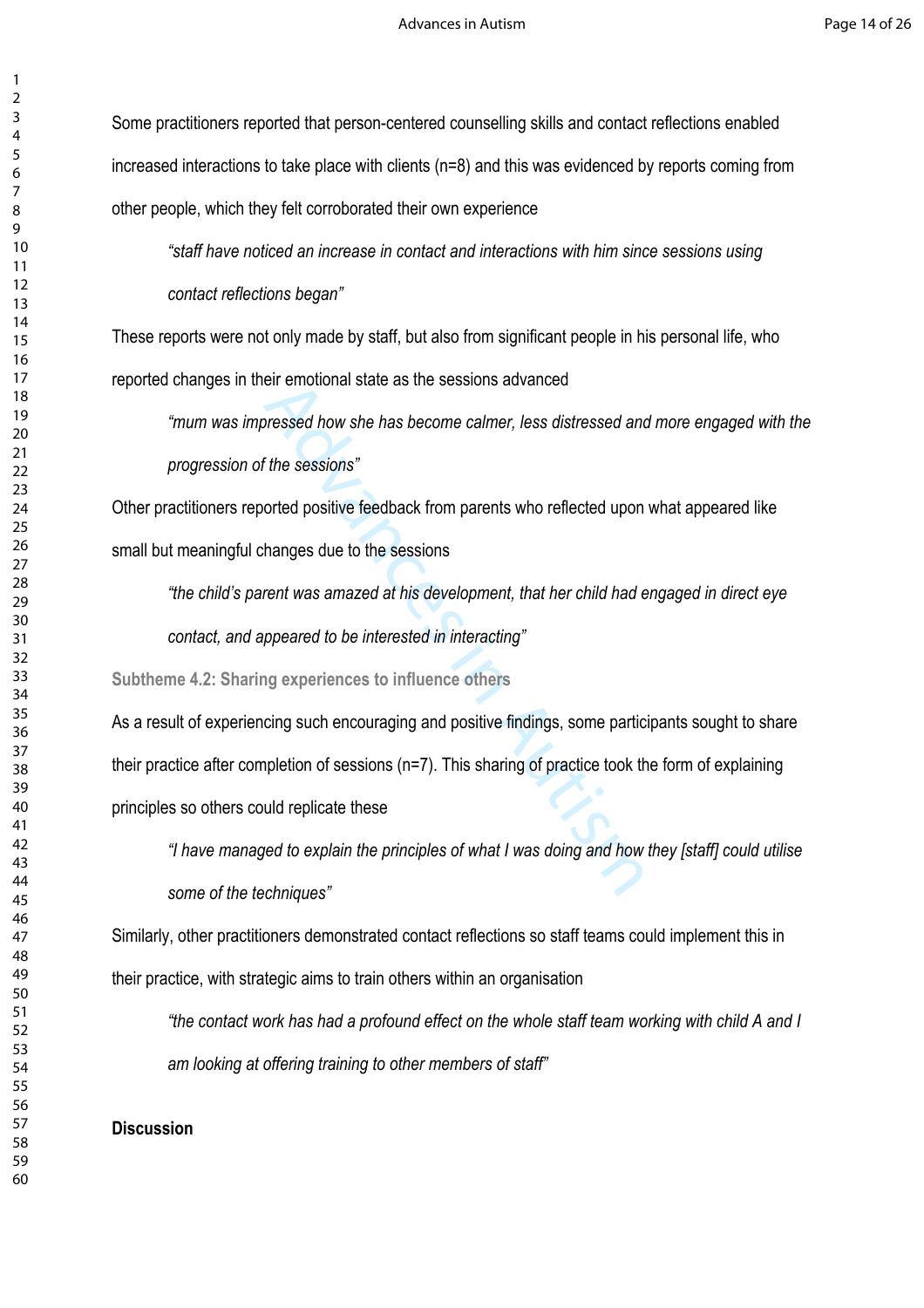$\mathbf{1}$  $\overline{2}$ 

#### Page 15 of 26 Advances in Autism

Fraction of shift their relations were open to challengies and performations where the relationships that training in person-centered counselling skills and p<br>h which we referred to as a different way of being. Our fir<br>ext The purpose of the study was to explore relational experiences of practitioners' (who were noncounselling specialists) ability to use person-centered counselling (PCC) skills and contact reflections (CR) to engage with autistic people. We hypothesised that practitioners would be engaging with autistic people from a diagnostic informed relational stance, not by a person-centered paradigm. The overarching theme to emerge from our data showed that person-centered counselling skills and pretherapy (contact reflections) training challenges practitioners' strongly held beliefs, resulting in subtle transformations resulted from shifting practice paradigms. Our first main theme to emerge showed how practitioners recognised that training in person-centered counselling skills and pre-therapy offered them an alternative approach which we referred to as *a different way of being*. Our findings showed that practitioners in all contexts, including partners and parents, took on the role of what we describe as 'fixer'. Person-centered skills training presented them with a challenge to this preferred dominant relational style. We propose this supports concepts such as ableism (viewing those with a disability as less than) in how practitioners perceive their role, by taking the stance of fixing the problems of the other, by othering or pathologizing the behaviours of other. The carer knows best. Social care settings may exacerbate this through an absence of alternative role models promoting a reflective role expectation. We are in accordance with Hodge (2013) that counsellors need to be curious and willing to learn new ways of being, and open to challenging their own beliefs and values. Although our participants were not counsellors we found that practitioners were open to challenging their own strongly held practice beliefs and were able to shift their relational stance.

Our study found that the person-centered counselling skills training triggered a significant change in practitioners' relational style with their 'clients', that we referred to as opening heightened channels of receptivity. We argue that this opening up of practitioner channels of receptivity may lend support to Milton's concept of a double empathy problem (Milton, 2012). We found neurotypical– neurodivergent encounters manifest this double empathy problem, with practitioners displaying limited capacity for neurodivergent intersubjectivity leading to misempathy and lack of relational depth.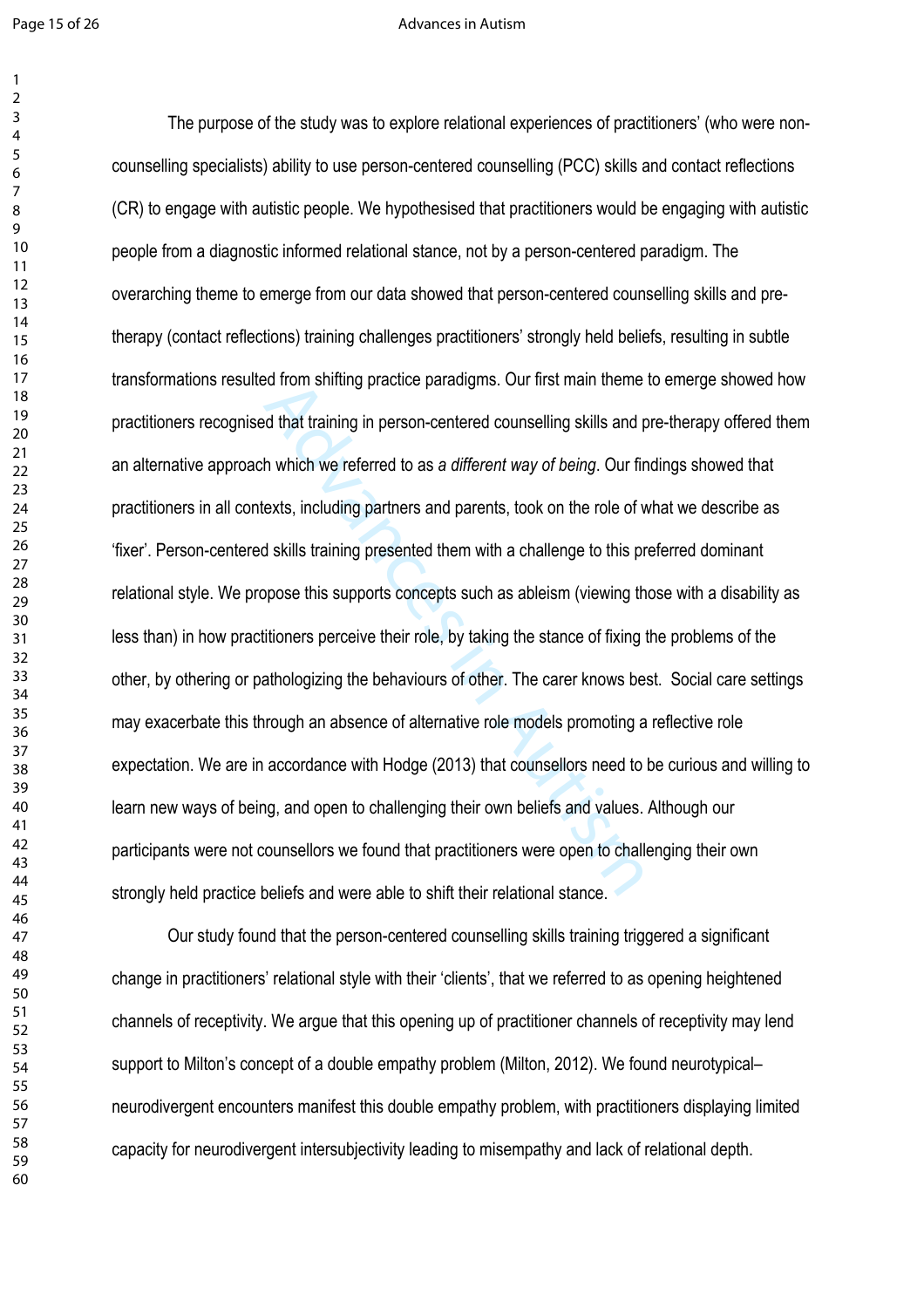However, once practitioners began to relate using person-centered principles and/or with contact reflections, they experienced their own increased capacity to interpersonally connect. This enabled them to open up, be receptive and free to experience their clients in differing ways. These findings lend support to Rogers' (1957) suggestion that psychological contact is the first condition of a therapeutic relationship. We propose that neurotypical-neurodivergent relational encounters may lack this necessary psychological contact for a therapeutic relationship, but person-centered counselling skills and contact reflection training can enhance neurotypical practitioners' capacity to empathise with neurodivergent intersubjectivity.

training can ennance neurotypical practitioners capacity t<br>bjectivity.<br>way of being adds further support to earlier observations of<br>ting in non-counselling specialists following person-center<br>Carrick & McKenzie, 2011). Alt This different way of being adds further support to earlier observations of a powerful dyadic change process occurring in non-counselling specialists following person-centered counselling and pretherapy skills training (Carrick & McKenzie, 2011). Although the authors did not describe this in relation to neurodivergence, we propose that these earlier findings support our hypothesis that practitioners are engaging with autistic people through a deficit lens, resulting in misempathy. Empathy is a vital condition for the therapist to be able to establish contact with a person whose contact functions are limited (Prouty et al., 2005). Our findings suggest that training in person-centered counselling skills and contact work provides practitioners with an enhanced capacity for neurodivergent intersubjectivity. This is in accordance with previous research where students reported experiencing themselves as being closer to their clients, felt more empathy and felt less conditional in their responses (Carrick and McKenzie, 2011). Similarly, our findings support experience of developing empathic contact with the client's frame of reference, which has in turn led to a more unconditional, accepting and positive way of viewing them. We discovered that practitioners reported feeling greater empathy towards their clients, with fewer judgements and increased sense of psychological contact when using body reflections. Body reflections are used to help the client remain embodied within the contact.

We found that practitioners were able to use the person-centered skills and contact reflections to reach a level of therapeutic contact or enhanced engagement with their clients. When they were able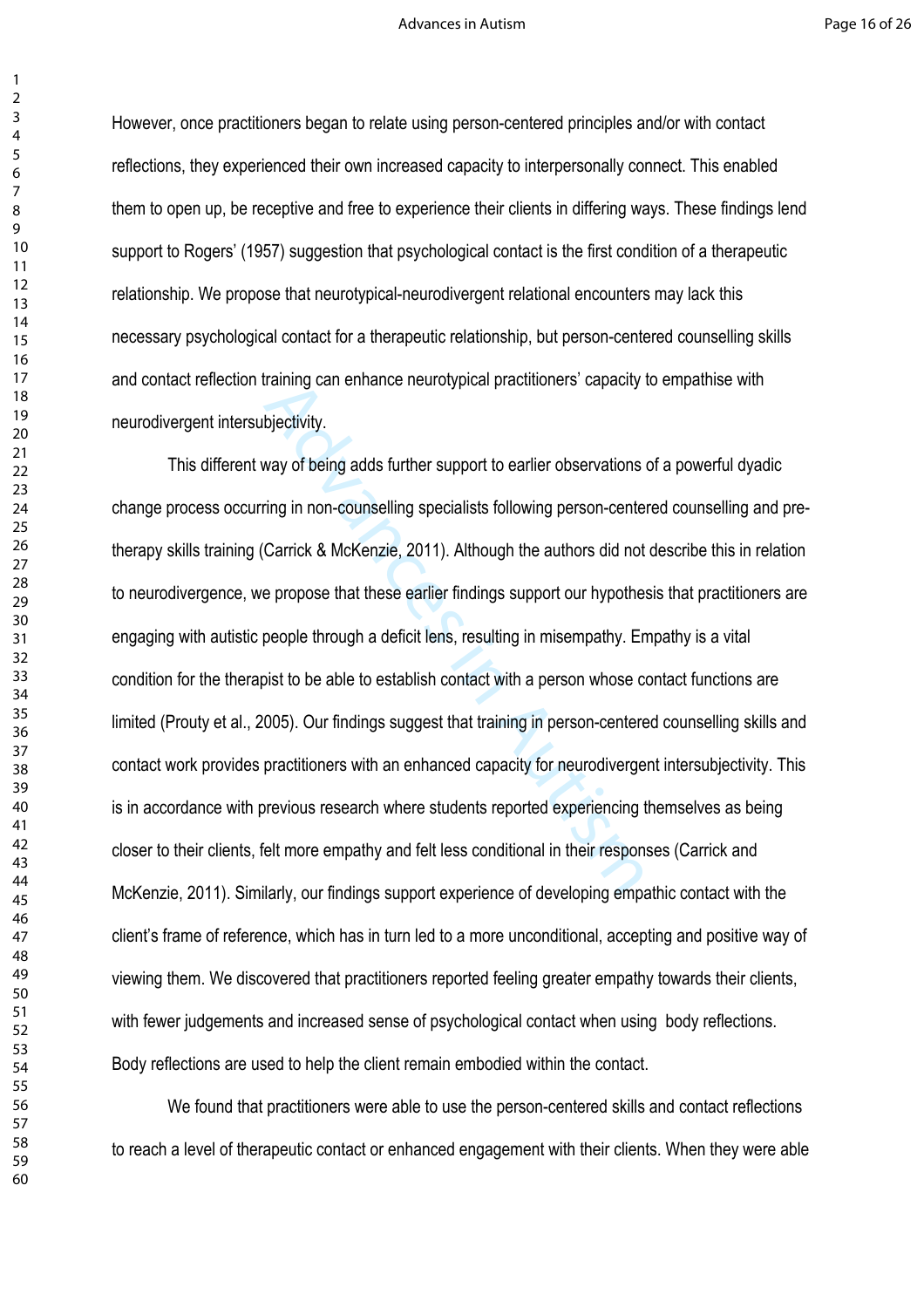#### Page 17 of 26 Advances in Autism

to open up their channels of receptivity, this enabled them to trust in the power of self-actualising growth. They spoke of the transformative power of the unspoken; being next to, present and beside the person as opposed to leading, directing or shaping what the person is or should be doing. Practitioners experienced seeing the person for the first time by putting judgements aside and by being open to their own misinterpretations. We agree with Prouty's (1994) call for the necessity of 'existential empathy' (stepping out of one's own frame of reference to vicariously experience another's out-of-contact state of being) to enhance our capacity in offering humbleness and unconditional regard. We found that acceptance was key to triggering deeper relational connections within the process of relational contact. Therefore, supporting Prouty's claim that contact reflections promote contact with the world, self and others.

capacity in oriening numbieness and unconditional regard<br>triggering deeper relational connections within the proce<br>Prouty's claim that contact reflections promote contact wit<br>ds support to the argument that sometimes disab This study lends support to the argument that sometimes disabled people become positioned as 'problems' and their personhood is then lost (Hodge, 2015). We propose a similar concern that, when practitioners take on the role of 'autism expert', they position autism as the 'problem' needing to be corrected, often losing all sense of the person. Therefore, the label becomes central and this in turn pervades their sense of self as a practitioner. We found that, unwittingly, practitioners operated from this frame of reference, working with 'the autism' as opposed to the person. The juxtaposition of the person-centered approach was effective in bringing about practitioner change as trainers embody these principles and accepting these challenges about their own beliefs and values. The power of such training is that practitioners discover for themselves that they should focus on the client as an individual rather than as the label of his disability. Although a positive core value shift created relational ripples that extended beyond the relational dyad, it brought into question whether this truly penetrated core values or merely shifted into a different form of 'practitioner expertise'. This issue emerged as a number of practitioners discussed training others or planning to train staff teams. Although practitioners wanting to share the philosophy of the person-centered approach with others around them is a positive outcome, it brings into sharp focus a concerning issues related to practice. How can a brief training,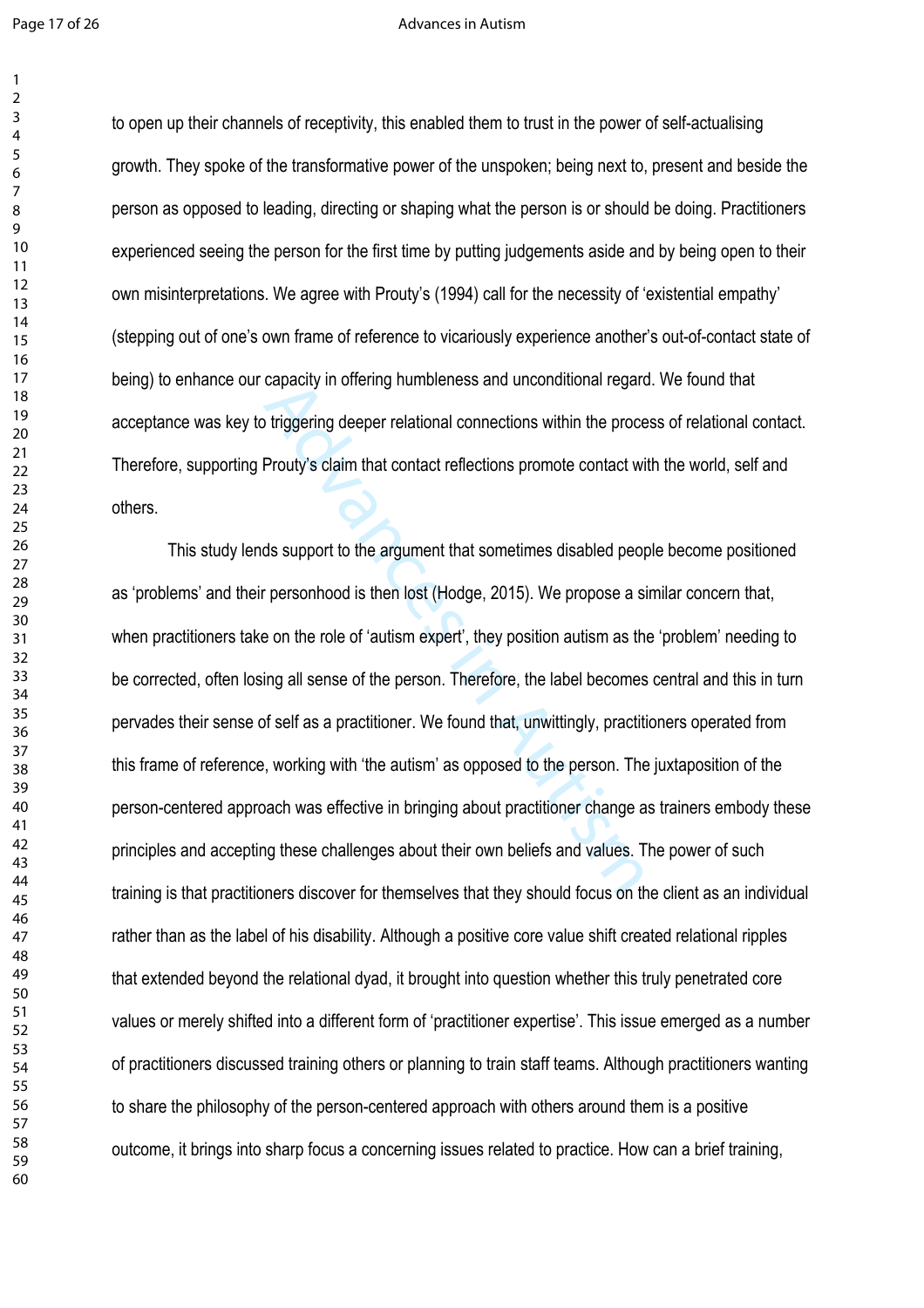leading to feelings of loss of skills to practising with tentative steps, be followed by practitioners positioning themselves as 'trainers'? We speculate that this may be indicative of the problem around power dynamics in care which requires further research.

Invested in portraying only positive experiences from the<br>swever, all experiences reported by practitioners were inc<br>alitative trustworthiness checks were followed. This study<br>remediation and greater focus on shifting prac There were, however, some limitations of the study. One possible problem in this study was the influence of the social positionality and view of the researchers on the interpretation of the data. Further, the first and third authors are person-centered counsellors and were the trainers and as such it could be argued were invested in portraying only positive experiences from the impact of personcentered approach. However, all experiences reported by practitioners were included in the analysis and recommended qualitative trustworthiness checks were followed. This study has demonstrated a need for less focus on remediation and greater focus on shifting practitioner capacity for humanistic relating. To this end, further research investigating these preliminary findings of our training employing robust measures, such as treatment as usual and pre-post measures is required. As well as testing replication, we intend to explore the impact our training has on complex concepts such as practitioner understanding of the dynamics of care relations in contributing to spoiled identities (Goffman, 1963) and autistic-neurotypical trauma-related experiences (Robinson, 2018).

### References

American Psychiatric Association. (2013). *Diagnostic and Statistical Manual of Mental Disorders* (5th ed.). Washington DC: American Psychiatric Association.

Argyropoulou Z. & Papoudi D. (2012) The training of a child with autism in a Greek preschool inclusive class through intensive interaction: a case study. *European Journal of Special Needs Education,* 27, 99–114.

Barker, C., & Pistrang, N. (2015). *Research Methods in Clinical Psychology: An Introduction for Students and Practitioners.* John Wiley & Sons.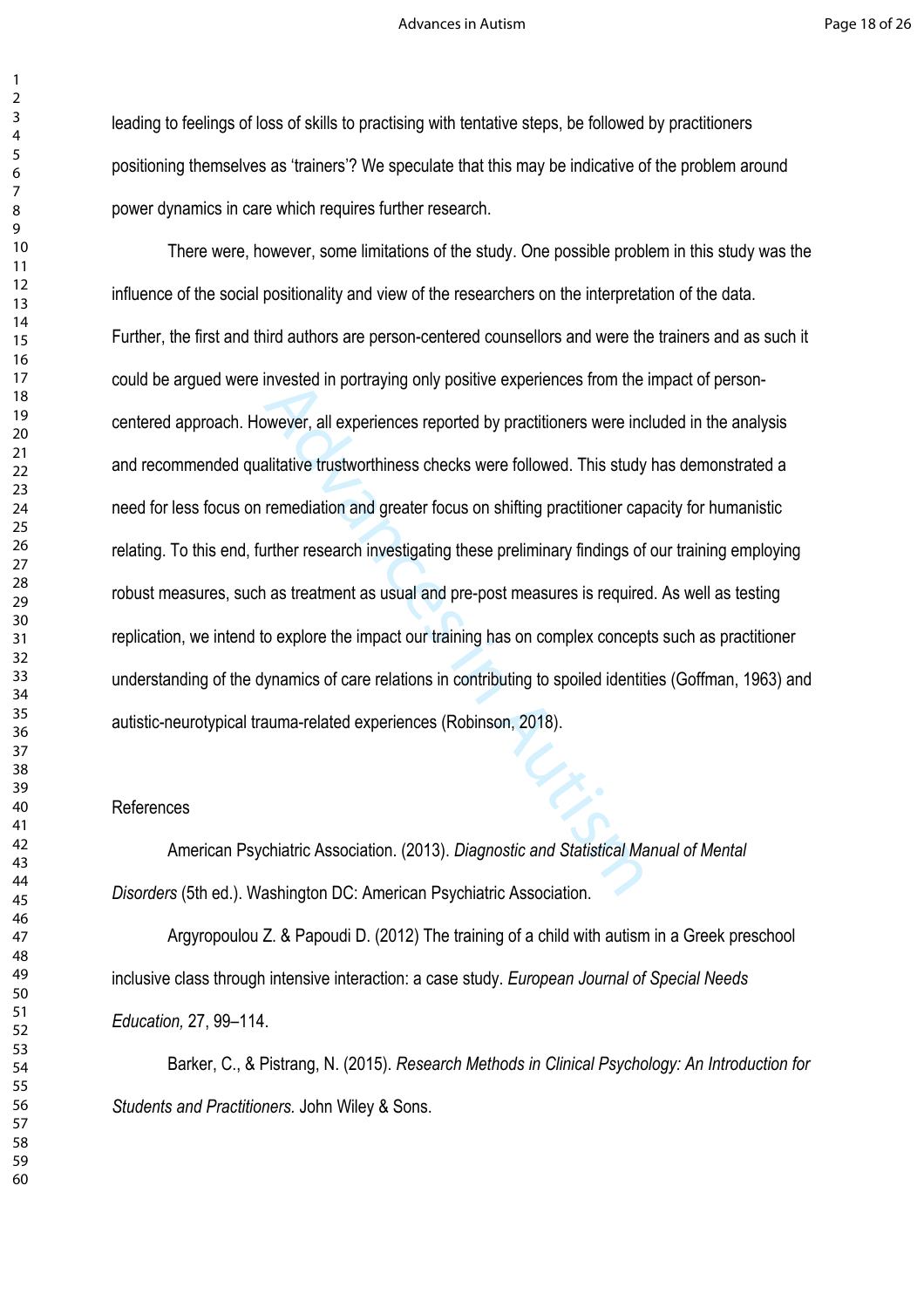$\mathbf{1}$  $\overline{2}$ 

Bascom, J. (2012) *'Quiet Hands'*, in J. Bascom (ed.) Loud Hands: Autistic People, Speaking. Washington, DC: The Autistic Press, pp. 177–83.

Hutchinson, N. & Bodicoat, A. (2014). The Effectiveness of Intensive Interaction, A Systematic Literature Review. *Journal of Applied Research in Intellectual Disabilities,* 28, 437–454.

Caldwell, P. (2008) *Intensive Interaction: Getting in Touch with a Child with Severe Autism,* in Zeedyk, S. Ed. 'Promoting Social Integration for Individuals with Communicative Impairments' Jessica Kingsley Publishers

Carrick, L. & Mc Kenzie, S. (2011). A heuristic examination of the application of Pre-Therapy skills and the person-centered approach in the field of autism. *Person-Centered and Experiential Psychotherapies,*10, 73-88.

Cooper, M (2013). *The Handbook of Person-Centred Psychotherapy and Counselling.* 2nd ed. United Kingdom: Palgrave Macmillan.

Ac Kenzie, S. (2011). A heuristic examination of the applicentered approach in the field of autism. *Person-Centered*<br>3-88.<br>3-88.<br>113). *The Handbook of Person-Centred Psychotherapy arave Macmillan.*<br>ther, C. T., & Rennie, Elliott, R., Fischer, C. T., & Rennie, D. L. (1999). Evolving guidelines for publication of qualitative research studies in psychology and related fields. *British Journal of Clinical Psychology,* 38 (3), 215–229. doi:10.1348/014466599162782.

Goffman, E. (1963). *Stigma: Notes on the management of spoiled identity.* Englewood Cliffs, N.J: Prentice-Hall.

Hedley, D., Uljarevic, M., Wilmot, M., Richdale, A. & Dissanayake, C. (2018) Understanding depression and thoughts of self-harm in autism: a potential mechanism involving loneliness. *Research in Autism Spectrum Disorders,* 46:1–7.

Heijst, B. F., & Geurts, H. M. (2015). Quality of life in autism across the life span: A metaanalysis. *Autism,* 19(2), 158–167. doi:10.1177/1362361313517053.

Hodge, N (2013). Counselling, autism and the problem of empathy. *British Journal of Guidance & Counselling,* 41, 105-116.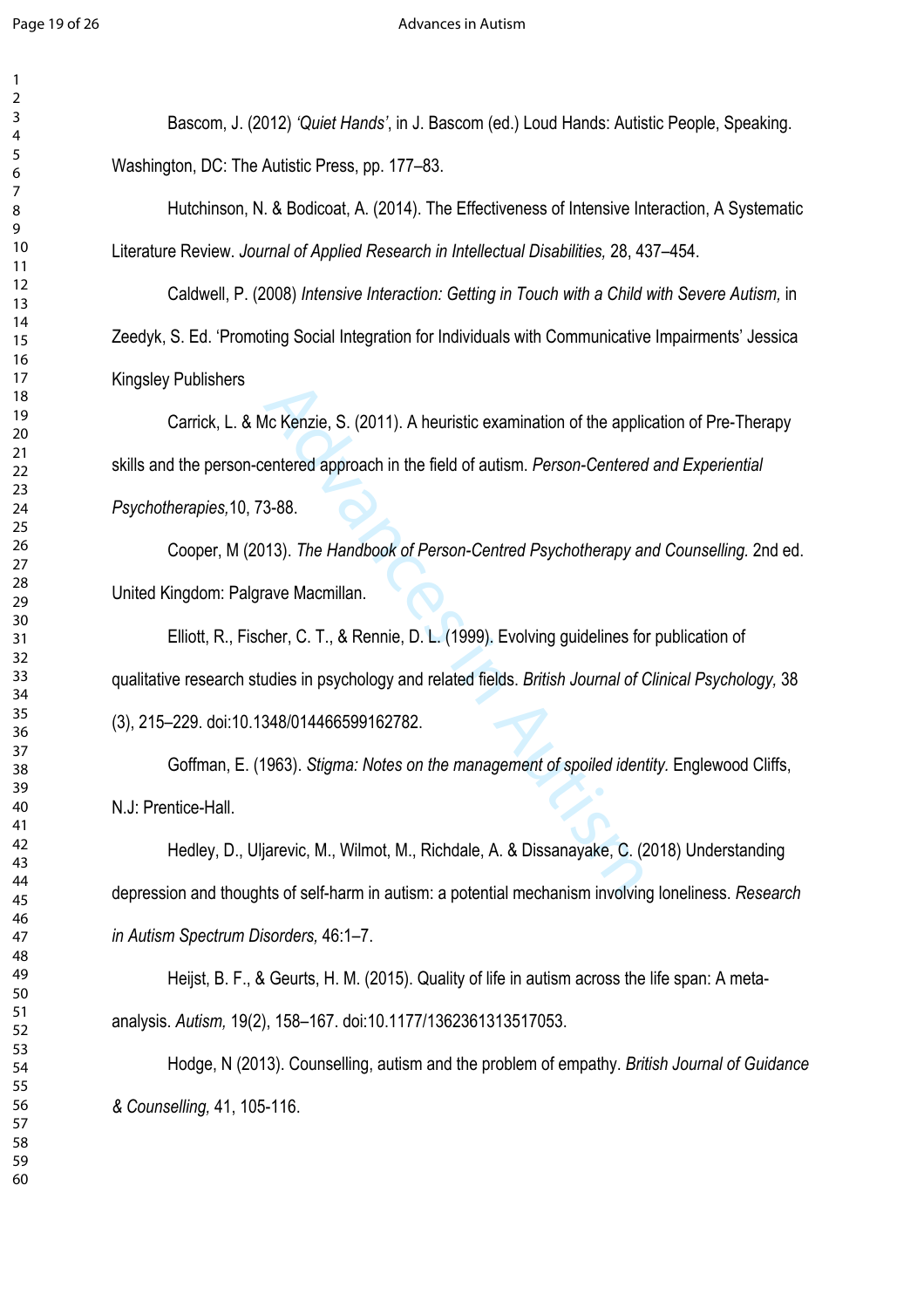Hodge, N. (2015). Protecting the rights of pupils with autism when meeting the challenge of behaviour. *British Journal Of Learning Disabilities,* 43 (3), 194-200.

Joseph S. (2004). Client-centred therapy, post-traumatic stress disorder and post traumatic growth: Theoretical perspectives and practical implications. *Psychology and Psychotherapy: Theory, Research and Practice,* 77:101–119.

Kirkham, P. (2017). 'The line between intervention and abuse' – autism and applied behaviour analysis. *History of the Human Sciences,* 30(2), 107-126. doi:10.1177/095269511770257.

Mays, N., & Pope, C. (2000). Qualitative research in health care: Assessing quality in qualitative research. *British Medical Journal,* 320(7226), 50–52.

Fruman Sciences, 30(2), 107-126. doi:10.1177/0952695<br>
ope, C. (2000). Qualitative research in health care: Asses<br>
ritish Medical Journal, 320(7226), 50–52.<br>
no, M. C., Mariano, M., Tempesta, D., Ferrara, M., De Be<br>
empathy Mazza, M., Pino, M. C., Mariano, M., Tempesta, D., Ferrara, M., De Berardis, D., et al. (2014). Affective and cognitive empathy in adolescents with autism spectrum disorder. *Frontiers in Human Neuroscience,* 8(791), 1–6. [https://doi-org.proxy.lib.strath.ac.uk/10.3389/fnhum.2014.00791](about:blank).

Milton, D. (2012) On the ontological status of autism: The double empathy problem. *Disability and Society,* 27:883–87.

Milton, D (2014). Autistic expertise: a critical reflection on the production of knowledge in autism studies. *Autism,* 18 (7): 794-802.

Milton, D. & Sims, T. (2016) How is a sense of well-being and belonging constructed in the accounts of autistic adults? *Disability & Society,* 31(4):520–34,

Moore, R. (2013). Pre-Therapy and Contact Work - Rediscovering humanity in working with persons with learning disabilities and/or mental health challenges. *Person-Centred Quarterly,* 2013(1), 18-23.

Murphy, S.M., Chowdhury, U., White, S.W. et al. (2017). Cognitive Behaviour Therapy Versus a Counselling Intervention for Anxiety in Young People with High-Functioning Autism Spectrum Disorders: A Pilot Randomised Controlled Trial. *Journal of Autism Developmental Disorders, 47*: 3446. [https://doi.org/10.1007/s10803-017-3252-8](about:blank)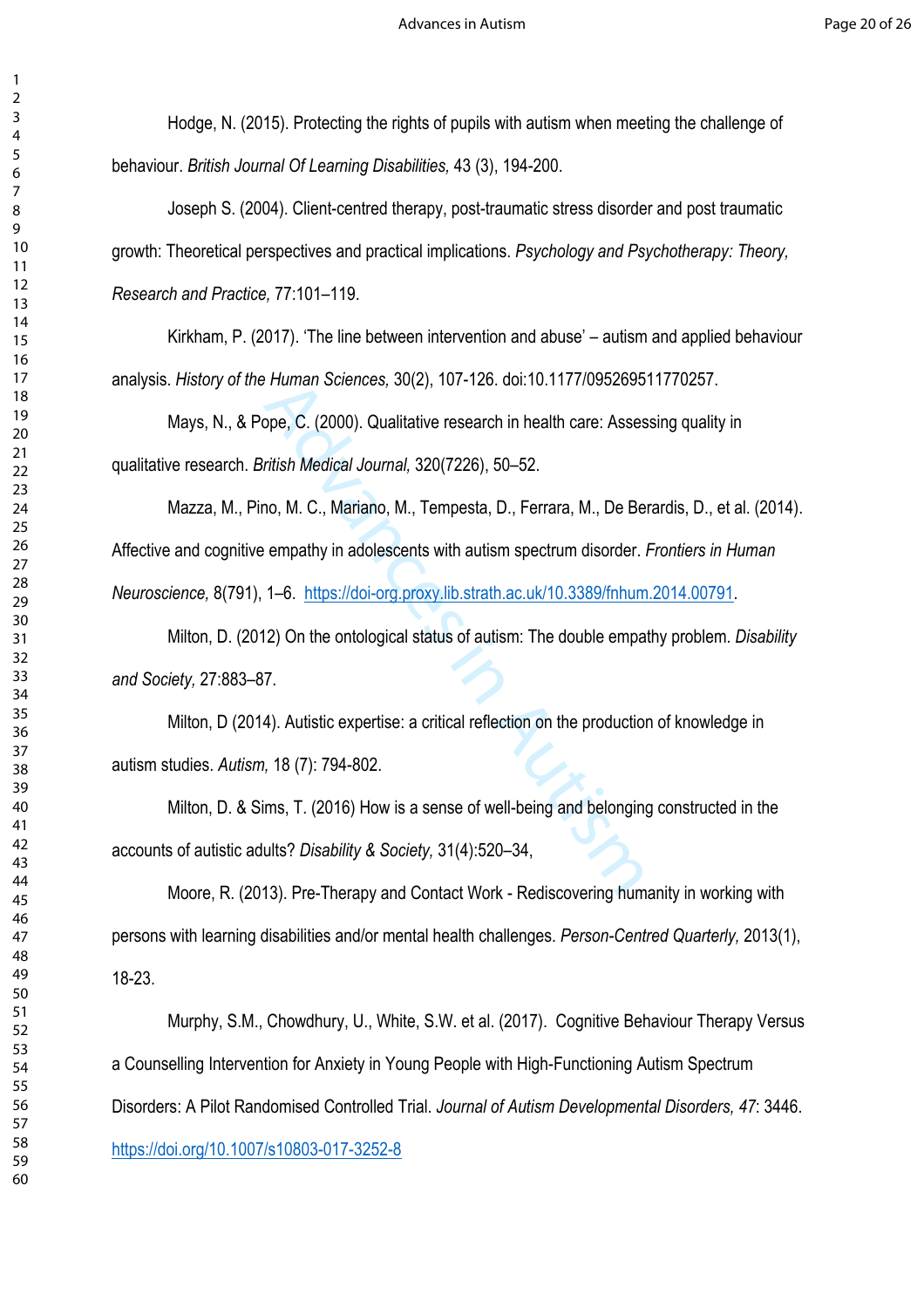$\mathbf{1}$  $\overline{2}$ 

#### Page 21 of 26 Advances in Autism

Nind, M. (1996) 'Efficacy of Intensive Interaction: Developing sociability and communication in people with severe and complex learning difficulties using an approach based on the caregiver-infant interaction'. *European Journal of Special educational Needs ,*11, 1, 48-66.

Nind, M. & Hewitt, D. (1994). *Access to Communication: Developing the Basics of Communication with People with Severe Learning Difficulties through Intensive Interaction.* London: David Fulton.

Prouty, G. (1976). Pre-therapy – a method for treating pre-expressive psychotic and retarded patients. Psychotherapy: Theory, Research, Practice, 13(3), 290–294.

Prouty, G. (1994). Theoretical evolutions in person-centered/experiential therapy. Applications to schizophrenic and retarded psychoses. London: Praeger.

Prouty, G., Van Werde, D., & Portner, M. (2005). Pre-therapy. Establishing and maintaining contact with clients with communication difficulties. Praha: Portál.

Ritchie, J., Spencer, L., & O'Connor, W. (2003). Carrying out qualitative analysis. In Qualitative

Research (Ed.), Practice: A Guide for Social Science Students and Researchers. London: Sage.

76). Pre-merapy – a memod for treating pre-expressive p<br>by: Theory, Research, Practice, 13(3), 290–294.<br>94). Theoretical evolutions in person-centered/experientia<br>etarded psychoses. London: Praeger.<br>n Werde, D., & Portner, Robinson, A. (2018). Emotion-focused therapy for autism spectrum disorder: a case conceptualization model for trauma-related experiences. *Journal of Contemporary Psychotherapy,* 48(3), 133–143. https://doi.org/10.1007/s10879-018-9383-1

Rogers C. R. (1957). The necessary and sufficient conditions of therapeutic personality change. *Journal of Consulting Psychology,* 21: 95-103.

Rueda, P., Fernández-Berrocal, P., & Baron-Cohen, S. (2015). Dissociation between cognitive and affective empathy in youth with Asperger Syndrome. *European Journal of Developmental Psychology, 12(1),* 85–98.

Sandoval-Norton, A.H. & Shkedy, G. (2019). How much compliance is too much compliance: Is long-term ABA therapy abuse? *Cogent Psychology* 6: 1641258

[https://doi.org/10.1080/23311908.2019.1641258](about:blank)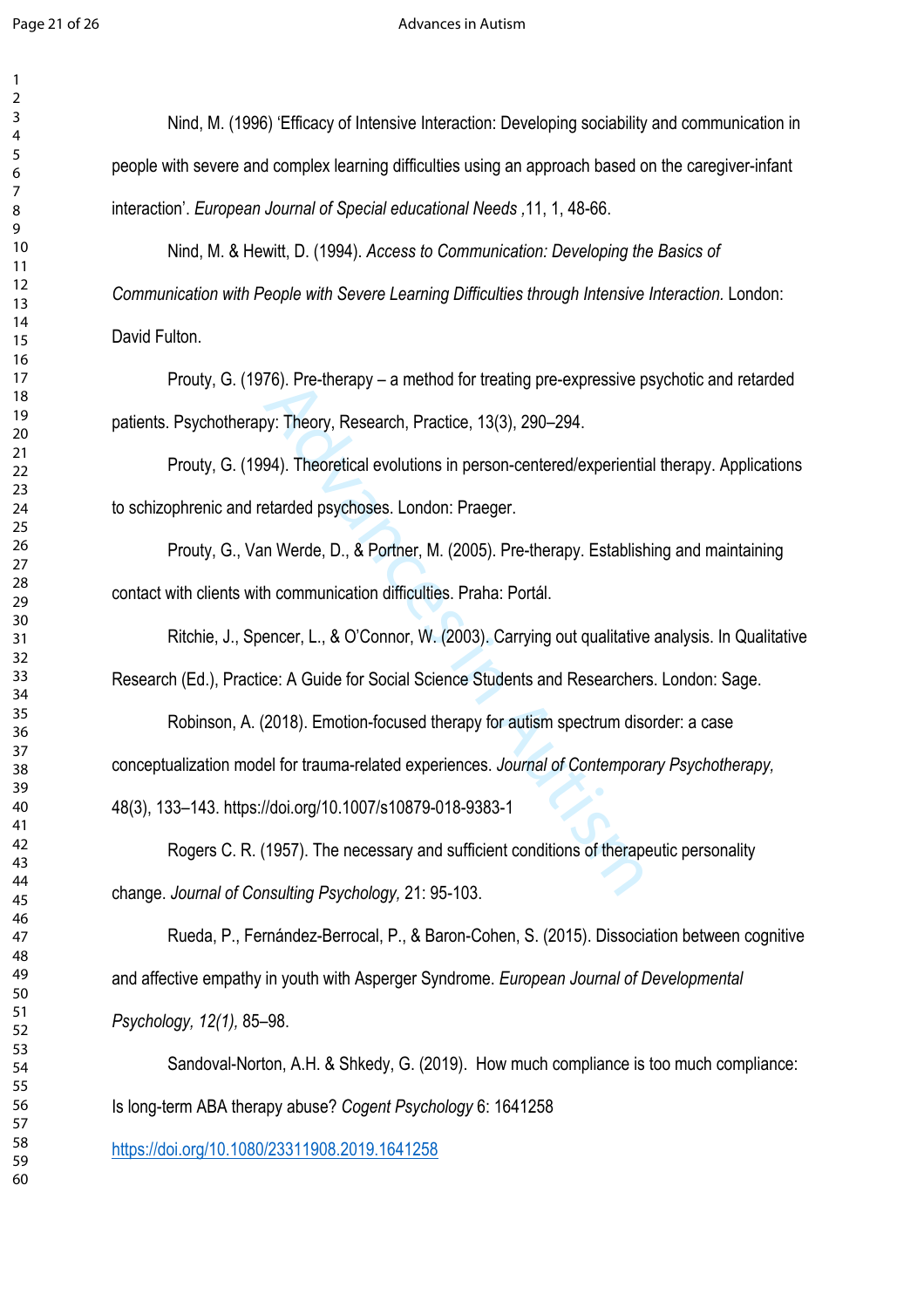S[pain, D.](/insight/search?q=Debbie%20Spain), [Sin, J.](/insight/search?q=Jacqueline%20Sin), [Harwood, L.,](/insight/search?q=Laura%20Harwood) [Mendez, M.A.](/insight/search?q=Maria%20Andreina%20Mendez) & [Happé, F.](/insight/search?q=Francesca%20Happ%C3%A9) (2017). Cognitive behaviour therapy for social anxiety in autism spectrum disorder: a systematic review. *Advances in Autism*, 3, 1, pp. 34- 46.<https://doi.org/10.1108/AIA-07-2016-0020>

Van Werde, D. (2005) *Facing psychotic functioning: Person-centred contact work in residential psychiatric care.* In S. Joseph and R. Worsley Person-Centred Psychopathology: A Positive Psychology of Mental Health. PSSC BOOKS: Ross on Wye

DOGI: 10.1uL Zeedyk, S. M., Caldwell, P. & Davies, C.E. (2009). How rapidly does Intensive Interaction promote social engagement for adults with profound learning disabilities? *European Journal of Special Needs Education,* 24:2, 119-137, DOI: 10.1080/08856250902793545

 $\mathbf{1}$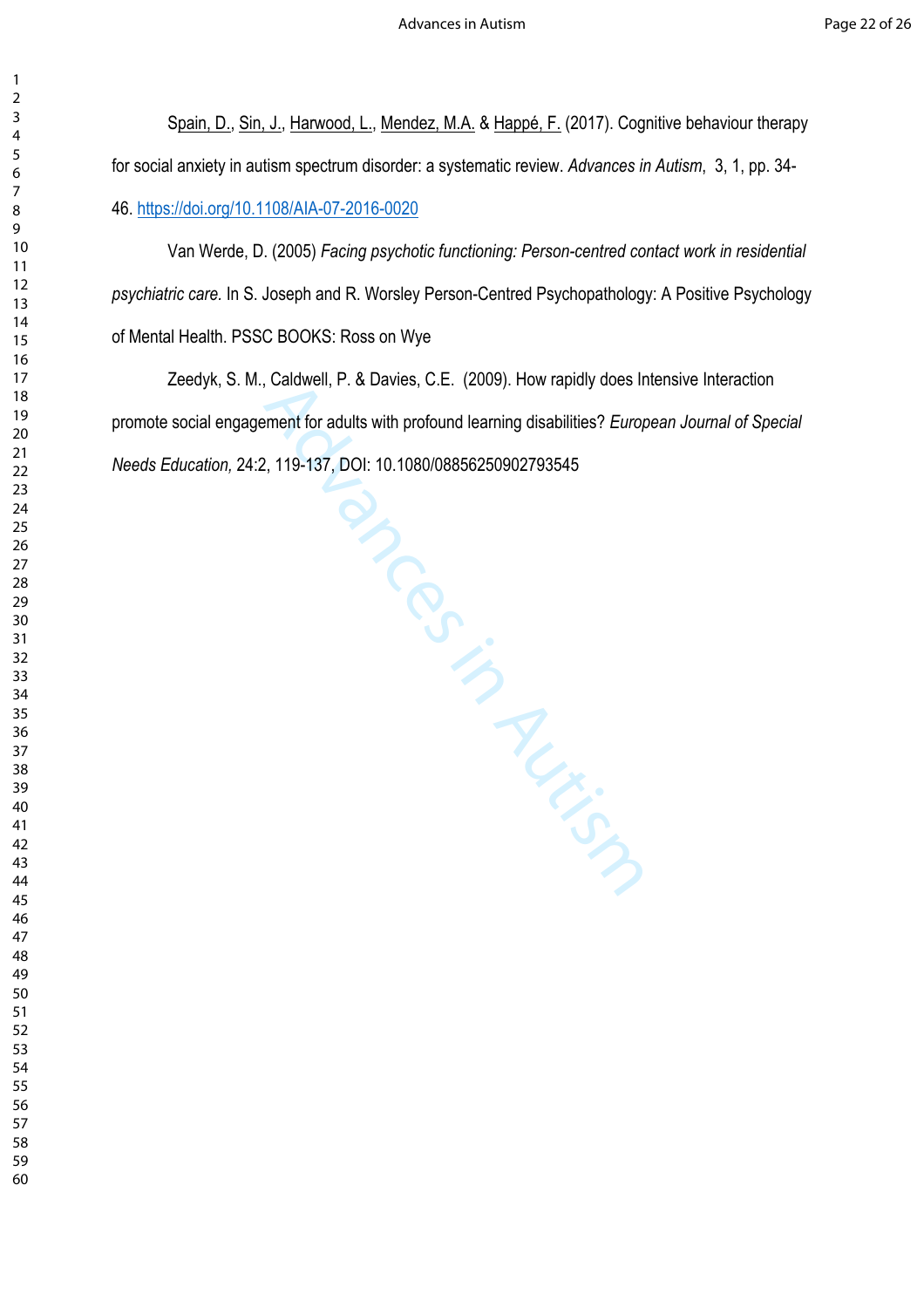# TABLE 1 Characteristics of Practitioners, Clients and Therapeutic Skills Applied in Practice

| Role (Professional/Personal)                                                                                                         | Gender of Client | Client Age Range | Diagnosis                   | Type of therapy used       |
|--------------------------------------------------------------------------------------------------------------------------------------|------------------|------------------|-----------------------------|----------------------------|
|                                                                                                                                      |                  |                  | Autism                      |                            |
| Teacher                                                                                                                              | Male             | C/YP             | (+ ID) (+ CC)               | <b>Contact Reflections</b> |
|                                                                                                                                      |                  |                  | Autism                      |                            |
| Teacher                                                                                                                              | Male             | C/YP             | $(+$ ID) $(+$ CC)<br>Autism | <b>Contact Reflections</b> |
| Teacher                                                                                                                              | Male             | C/YP             | $(+$ ID) $(+$ CC)           | <b>Contact Reflections</b> |
|                                                                                                                                      |                  |                  | Autism                      |                            |
| Teacher                                                                                                                              | Male             | C/YP             | $(+$ ID) $(+$ CC)           | <b>Contact Reflections</b> |
|                                                                                                                                      |                  |                  | Autism                      |                            |
| Learning Support Teacher                                                                                                             | Male             | C/YP             | $(+$ ID) $(+$ CC)           | <b>Contact Reflections</b> |
| Support Worker                                                                                                                       | Male             | C/YP             | Autism<br>$(+$ ID) $(+$ CC) | <b>Contact Reflections</b> |
|                                                                                                                                      |                  |                  | Autism                      |                            |
| Support Worker                                                                                                                       | Male             | C/YP             | $(+$ ID) $(+$ CC)           | <b>Contact Reflections</b> |
|                                                                                                                                      |                  |                  | Autism                      |                            |
| <b>Support Worker</b>                                                                                                                | Female           | C/YP             | $(+$ ID) $(+$ CC)           | <b>Contact Reflections</b> |
|                                                                                                                                      |                  |                  | Autism                      |                            |
| Support Worker                                                                                                                       | Female           | Α                | $(+$ ID) $(+$ CC)           | <b>Contact Reflections</b> |
| Support Worker                                                                                                                       | <b>Male</b>      | Α                | Autism<br>$(+$ ID) $(+$ CC) | <b>Contact Reflections</b> |
|                                                                                                                                      |                  |                  | Autism                      |                            |
| Speech and Language Therapist                                                                                                        | Male             | C/YP             | $(+$ ID) $(+$ CC)           | <b>Contact Reflections</b> |
| Support Worker                                                                                                                       | Female           | A                | Autism                      | <b>PCT Skills</b>          |
| Support Worker                                                                                                                       | Female           | $\mathsf A$      | Autism                      | <b>PCT Skills</b>          |
| Support Worker                                                                                                                       | Female           | Α                | Autism                      | <b>PCT Skills</b>          |
| Support Worker                                                                                                                       | Male             | $\overline{A}$   | Autism                      | <b>PCT Skills</b>          |
| <b>Autism Practitioner</b>                                                                                                           | Female           | A                | Autism                      | <b>PCT Skills</b>          |
| Teacher                                                                                                                              | Male             | C/YP             | Autism                      | <b>PCT Skills</b>          |
| Parent                                                                                                                               | Male             | C/YP             | Autism                      | <b>PCT Skills</b>          |
| Parent                                                                                                                               | Male             | C/YP             | Autism                      | <b>PCT Skills</b>          |
| Wife                                                                                                                                 | Male             | Α                | Autism                      | <b>PCT Skills</b>          |
| y: C = Child; YP = Young Person; A = Adult; ID = Intellectual Disability; CC = Complex Communication; PCT = Person-<br>ntred Therapy |                  |                  |                             |                            |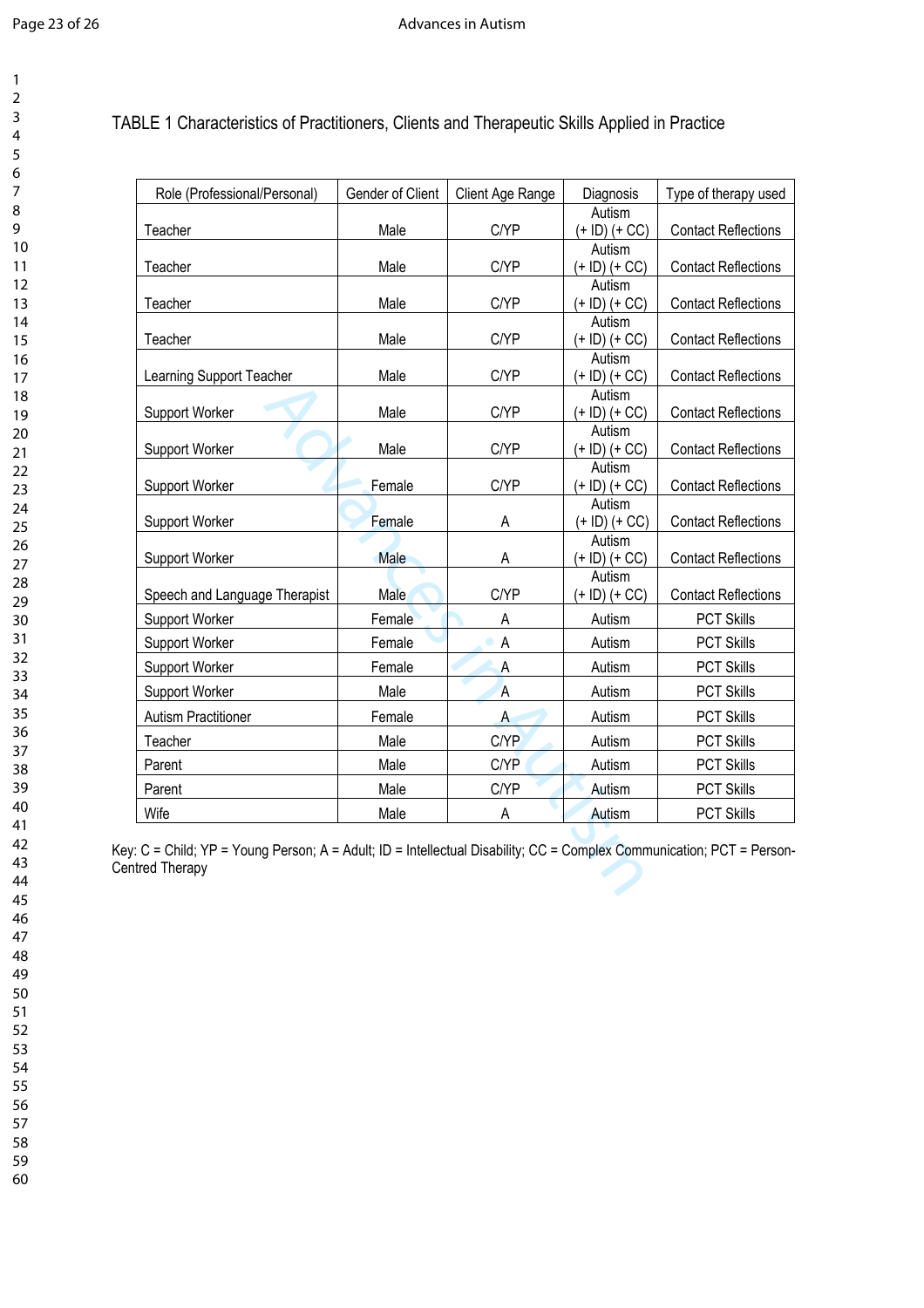| <b>Contact Reflection</b> | <b>Explanation</b>                                                                            | <b>Illustration</b>                                                                      |
|---------------------------|-----------------------------------------------------------------------------------------------|------------------------------------------------------------------------------------------|
| Situational reflections   | Reality contact: reflecting aspects                                                           | Client sits beside therapist staring at the floor.                                       |
| (SR)                      | of the shared environment                                                                     | Therapist: We are sitting in the green room                                              |
|                           | (people, places, things)                                                                      | with the brown carpet.                                                                   |
| Facial reflections (FR)   | Affective contact: reflecting                                                                 | Client looks fleetingly at therapist and smiles                                          |
|                           | verbally or mimicking the facial                                                              | Therapist (smiling): You smileJenny smiles                                               |
|                           | expressions of the client                                                                     | at Joan                                                                                  |
| Body reflections (BR)     | Body-self/here-and-now contact:                                                               | Client stands by the window swaying                                                      |
|                           | reflecting verbally or with postures<br>the gestures, movements and<br>postures of the client | Therapist stands silently next to John (follows<br>his gaze) and sways from side to side |
| Word-for-word             | Communicative contact: repeating                                                              | Client says loudly: "Mary gone, Mary gone."                                              |
| reflections (WWR)         | back what the client says word for                                                            | Therapist: (repeats after client, matching                                               |
|                           | word                                                                                          | volume and urgency in voice) "Mary gone,                                                 |
|                           |                                                                                               | Mary gone."                                                                              |
| Reiterative reflections   | Re-contact: remaking contact by                                                               | Client sits silently and appears to have                                                 |
| (RR)                      | repetition of previous reflections<br>that had an effect                                      | dropped out of contact.<br>Therapist: (reiterates verbal or contact                      |
|                           |                                                                                               |                                                                                          |
|                           |                                                                                               | expression from an earlier part of the session)                                          |
|                           |                                                                                               | Sami said "I see Molly." (This is a repetition of                                        |
|                           |                                                                                               | the exact words spoken by Sami earlier.)                                                 |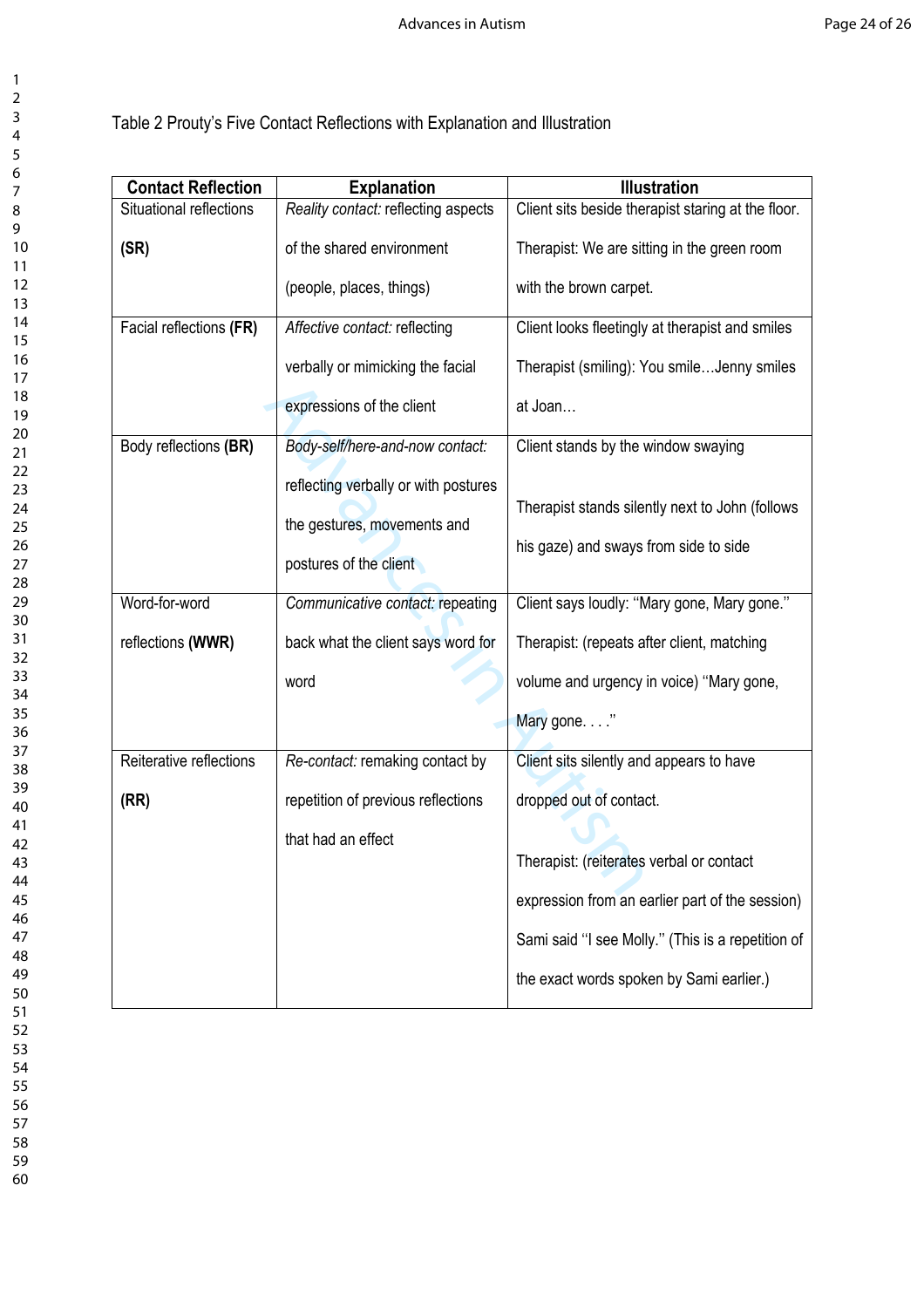$\mathbf{1}$  $\overline{2}$  $\overline{3}$  $\overline{\mathbf{4}}$ 

Table 3 Thematic Analysis of Practitioners Experiences of Using Person-Centred Counselling Skills and Contact Reflections

|                                                          |                                                  | SUBTLE TRANSFORMATIONS RESULTED FROM SHIFTING PRACTICE PARADIGMS                                                                                                                    |
|----------------------------------------------------------|--------------------------------------------------|-------------------------------------------------------------------------------------------------------------------------------------------------------------------------------------|
| Theme                                                    | Subtheme                                         | Example                                                                                                                                                                             |
| 1. A DIFFERENT WAY<br>OF BEING                           | 1.1 Challenge to my role as fixer                | "I am aware that our relationship needs to develop and<br>include more empathic listening to reflect my belief that my<br>child has the ability to 'self-actualise' and 'self-heal" |
|                                                          | 1.2 Practising with tentative steps              | "as I saw results emerge from her I began to feel more<br>comfortable in my ability to relate in this way"                                                                          |
|                                                          | 1.3 Creating a new space                         | "the biggest challenge for me in my work environment is<br>having the time to spend with someone one-on-one"                                                                        |
| 2. OPENING<br><b>HEIGTHENED</b><br><b>CHANNELS OF</b>    | 2.1 The transformative power of the<br>unspoken  | "by not interjecting, this gave him the time needed to tell<br>me more about his feelings and experiences"                                                                          |
| <b>RECEPTIVITY</b>                                       | 2.2 Seeing for the first time                    | "utilising body reflections meant I was able to feel greater<br>empathy towards him without judging what he was doing"                                                              |
|                                                          | 2.3 Putting judgements aside                     | "the biggest challenge was getting outside my head, not<br>judging"                                                                                                                 |
| 3. TRUST IN SELF-<br><b>ACTUALISING</b><br><b>GROWTH</b> | 3.1 Freedom to just be                           | "just allowing him to be himself with people, actually<br>listening and accepting him, seemed to make him feel less<br>on the 'outside"                                             |
|                                                          | 3.2 Openness to own<br>misinterpretations        | "I may have been overanalysing behaviours rather than<br>feeling and responding"                                                                                                    |
|                                                          | 3.3 Acceptance trigger relational<br>connections | "the connections allowed us to discover that he could spell,<br>knew his name, recognised many words and could ask for<br>a hug"                                                    |
| 4. EXPANDING<br><b>RELATIONAL RIPPLES</b>                | 4.1 Positive responses voiced by<br>others       | "staff have noticed an increase in contact and interactions<br>with him since sessions using contact reflections began"                                                             |
|                                                          | 4.2. Sharing experiences to<br>influence others  | "the contact work has had a profound effect on the whole<br>staff team working with child A and I am looking at offering<br>training to other members of staff"                     |